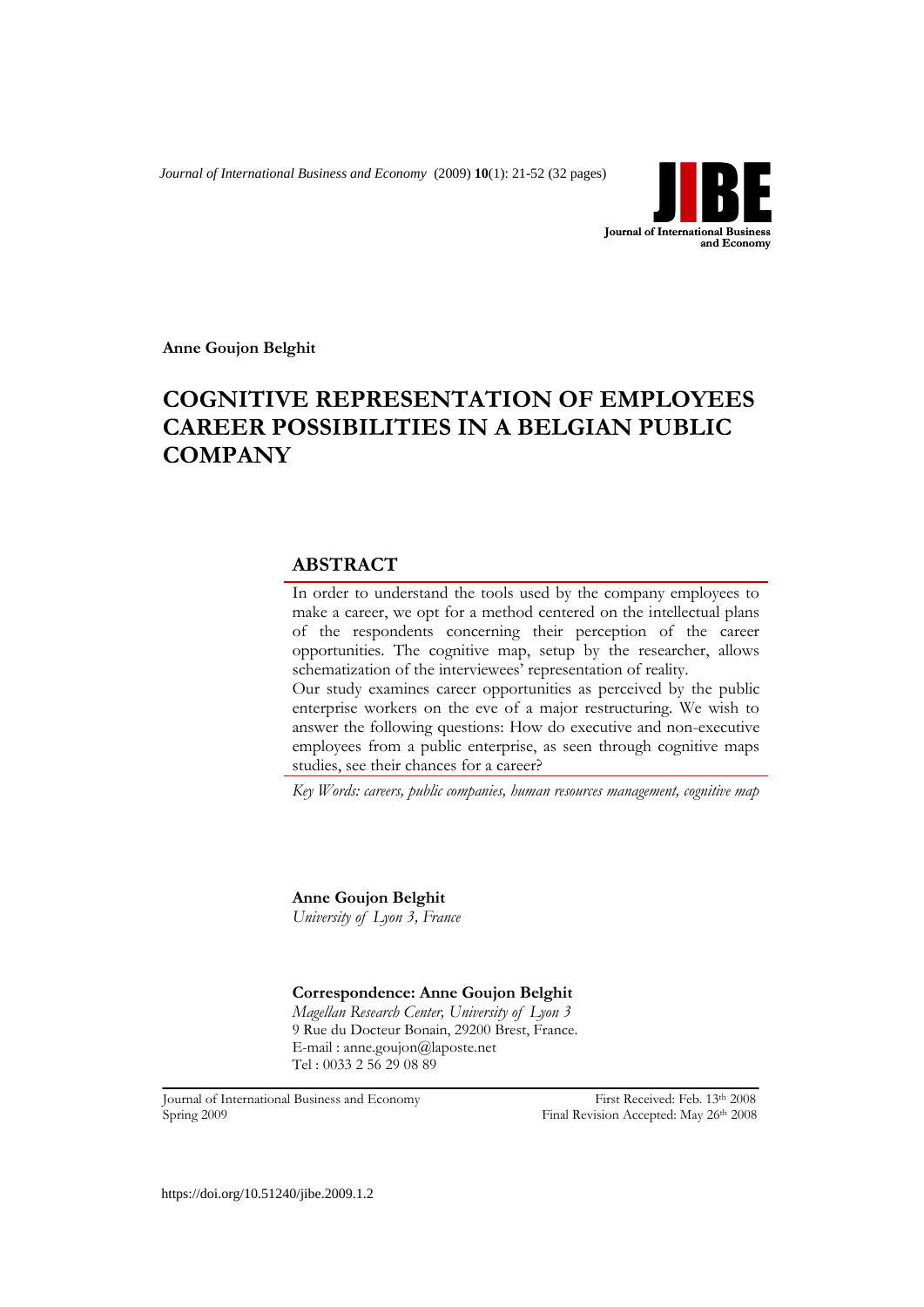# **INTRODUCTION**

The public company employees benefit from employment conditions because they guarantee them work for life, a contract that connects employees to the State and makes them subject to specific regulations, thus ensuring protection from unemployment. Career potential within public companies depends on how human resources use management practices, as well as on regulations to ensure equal opportunities and interpersonal relations.

Work relationships as opposed to those in the private domain, are addressed by the European legal system, and evolve together with the changes in the status and structure of public companies. The wage-earners, widely called civil servants or statutory workers, are considering their career within one single enterprise. They strongly adhere to the enterprise culture and stick to the equal working conditions, they prefer a strong statutory system in order to prevent favoritism or discrimination. Internal promotions are based not only on the office advance, but also in the salary related to the length of service or to the success in the oral or written test based on the general knowledge.

Public companies mostly emerged after World War II with the aim of reconstruction in order to reassure public service to the whole population. Often being in a position of a monopoly, nationalized to fit the interests of the State, these enterprises create work environment in various sectors, taking care of such matters as delivery of passengers, electricity, telecommunications or group social services such as retirement or health. Resting on needs management linked to the common interest necessities, they are united according to Christian Batal into "administrations, local or territorial communities, publicly-owned establishments, hospitable public service, public service enterprises as well as private code structures responsible for public service mission" (Batal 1997). Our study examines career opportunities as perceived by the public enterprise workers during privatization phase. We would like to respond to the following research questions:

How do executive and non-executive employees from a public enterprise, as seen through cognitive maps studies, see their chances for a career? What means are used for a career? What are the favorable factors for career development?

In the beginning, we present literature that discusses public companies and promotion options to clarify methodology and to obtain results which are presented in the last chapter.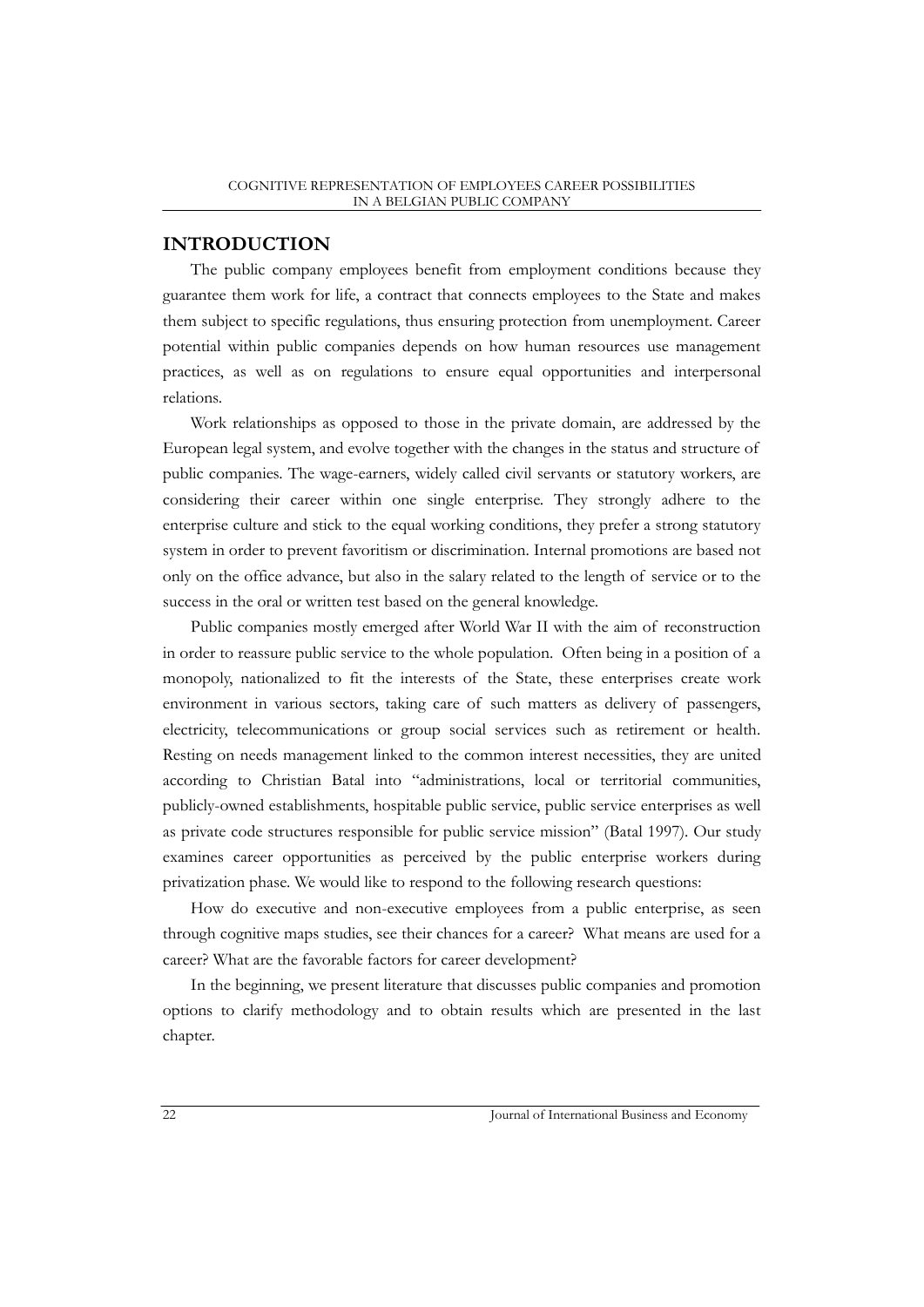# **LITERATURE ON PUBLIC COMPANIES AND CAREERS Career Management in Public Companies**

Operation of public companies, statutes of which have been thoroughly studied, has been underlined in the literature which discusses New Public Management. Throughout twenty years public companies have been re-adopting the management tools to be able to respond to new European regulations and to resist indirect or direct competition imposed by the opening of national markets to foreign enterprises. This emerging model has been designed in accordance with an appeal from the liberal bureaucrats, thoroughly changing internal organization, creating new opportunities as well as constraints for the employees. Inverse logic is observed within one and the same structure, where liberalizing bureaucratic model and decentralizing power coexist (Giauque 2003, Emery and Giauque 2001, 2005). These public companies, which possess particular characteristics according to their political dimension or company culture strictly aligned to the notion of public service, are anxious to modernize their internal operations. According to Giauque (2003), they set objectives, which are created according to the 5 following criteria:

- Improvement of services,
- Modernization of production processes to become more flexible and to be able to adapt to the rapidly changing market environment,
- Clear identification of objectives by describing them in contracts and setting feasible strategies, especially financial ones, to achieve them,
- Redesign success criteria,
- Compensate for the new measures.

Structure modernization equally brings about thorough changes in the internal culture, forcing employees to proceed with a logic tied more to technical details rather than to more commercial reasoning where the client takes central place. Gruening (2001) describes New Public Management in an article which has appeared in the International Public and Management Journal in 14 points, the main principles of which are as follows:

- Desire to install budget restrictions, more strict and pertinent management
- Administrative responsibility to improve productivity
- More commitment to client relations
- Production decentralization
- Planning and management strategies
- Implementation of the increased competition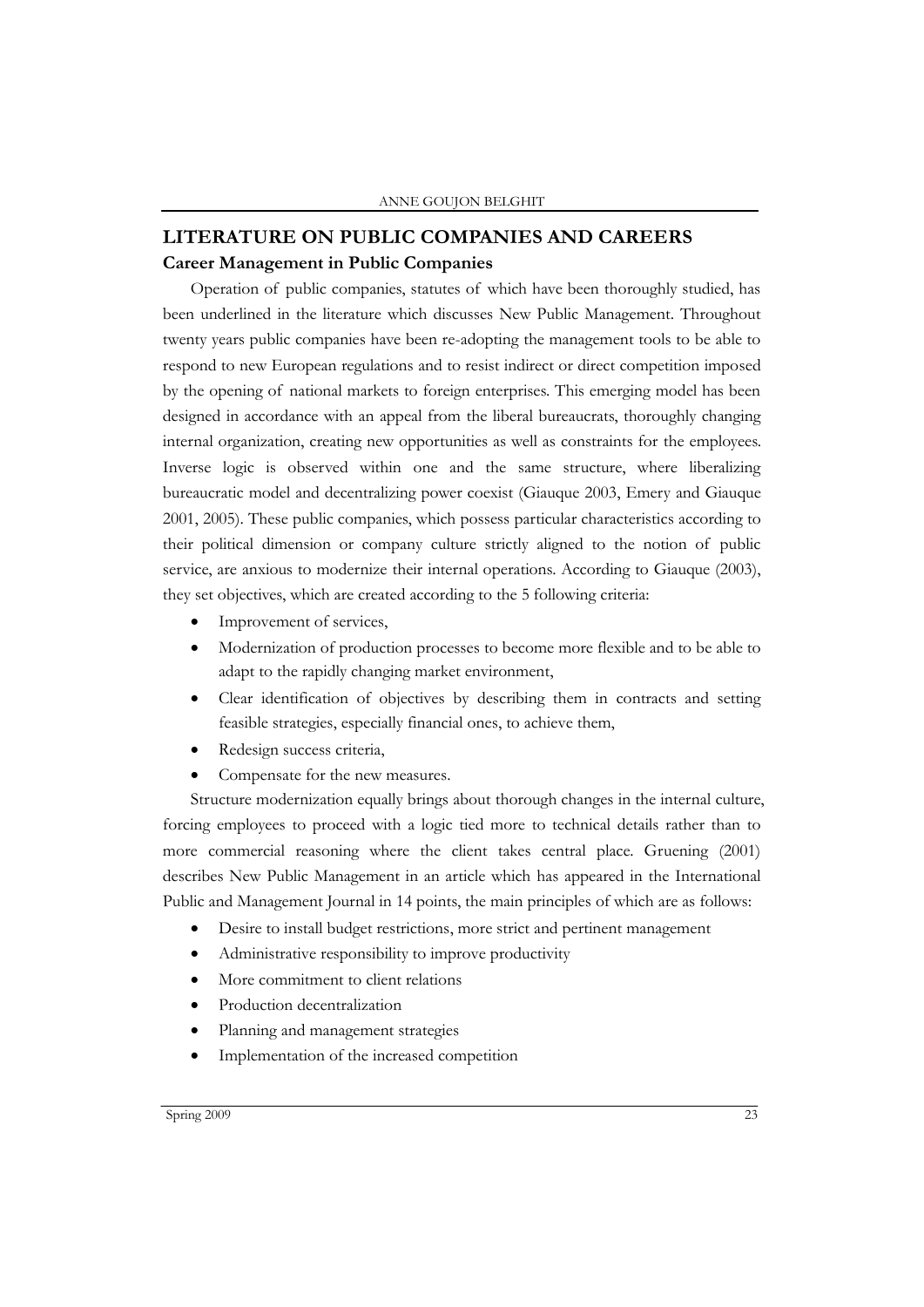- Performance evaluation
- Management style modification
- Introduction of the individual incentive tools within the management system
- Separation between the state and public company policies.

While facing structure transformations, the workers confront new limitations at the same time benefiting from the emerging opportunities. Giauque (2003) studied dual tendencies that arise during operation of the organizations under 5 different angles: institutional dimension, administrative management, authority, symbolism as well as egalitarian aspect. Globally, the new structure presents more opportunities for action, focusing on the quality of the services proposed to the clients to better respond to their needs, increase in the amount of collective work, teamwork, relations between the employees themselves becoming more flexible, informal and less official. Researchers mention stronger autonomy of the participants along with increasing individual responsibility, widening scope of skills in more complex operations, emergence of the new tasks, while the employees experience stronger ties to their teams and groups. At the same time, new stumbling blocks appear such as emergence of new social and political actors which come in the form of shareholders, for example, which leads to exposing employees to more pressure, while measurement of individual performance becomes more systematic, administrative tasks expand, the gap between the managers and nonmanagers increases, employees feel attached more to their team rather than to the company, and emergence of competition between the teams creates coordination and cooperation problems within this organization.

Public companies put pressure on their employees, especially in quantitative terms, to diminish their strength, leading to irreversible changes in relationship between the employees and their organization. (Emery and Giauque 2005).

Internal promotions, which have been historically strongly regulated and based primarily on contest results or certain seniority, fit perfectly the independent mode of operation centering on recognition and evaluation of skills.

## **Career Management**

The literature that describes careers also underlines such factor as change in mentality. Career is defined as "professional evolution within an organization given in a broader way,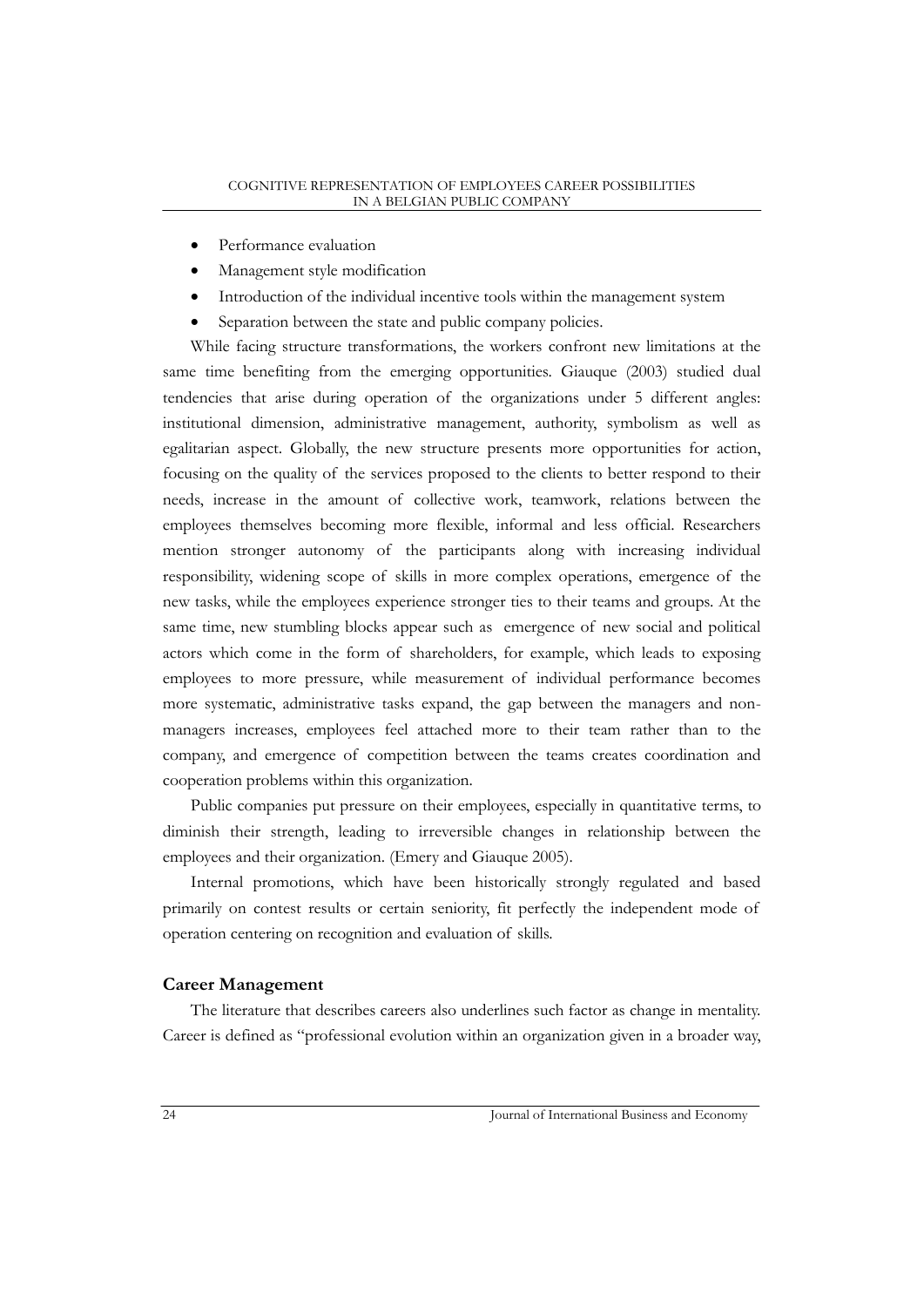as a series of experiences varied throughout a lifetime" (Bird, Gunz, and Arthur 2002, Baruch and Rosenstein 1992, Guerrerro, Cerdin, and Roger 2004).

Traditional career model rests basically on academic background as well as on the employer's wish to boost employability of the worker or to suggest promotion opportunities. (Kuijpers and Scheerens 2006). The new model, which was developed, in particular, by Arthur, Inkson, and Pringle (1999) suggest greater commitment by an individual along the way of his professional journey. It is characterized by greater mobility, vertical as well as horizontal, career equally envisages, apart from organization, more frequent changes of tasks to accomplish, more dynamism observed in the work environment and finally, shift in the role of employers related to the careers of their employees. Some researchers tend to measure employee's competence by an ability to make a career by determining a group of skills necessary for the employees to successfully pursue their careers, without mentioning specific skills required to retain their position (Kuijpers and Scheerens 2006). They assemble them into four categories:

- "reflection" career defining capacities of agents to show their knowledge and motivation,
- career called "work exploration" to define individuals working out options that are offered at the job market,
- "career control" to identify opportunities envisaged by the employees to increase their field of competence as well as their employability,
- career called "self presentation" to present those employees who want to show widening of their scope of work to foster their potential.

The notion of career, which was defined by some other researchers such as Hall (1976) or Arthur and Lawrence (1984), includes a chain of attitudes, activities or behaviors connected with the work roles existing throughout the whole life of a person. At the same time it is viewed under an objective angle (external to individuals) and subjective (internal to individuals). Objective aspect pertains to a career reality by studying discernible activity such as an analysis of behavior or events that characterize professional life of an individual. Subjective aspect rests more on observation of particular details, such as study of attitudes, orientations or perceptions of actors throughout their careers (Stephens 1994).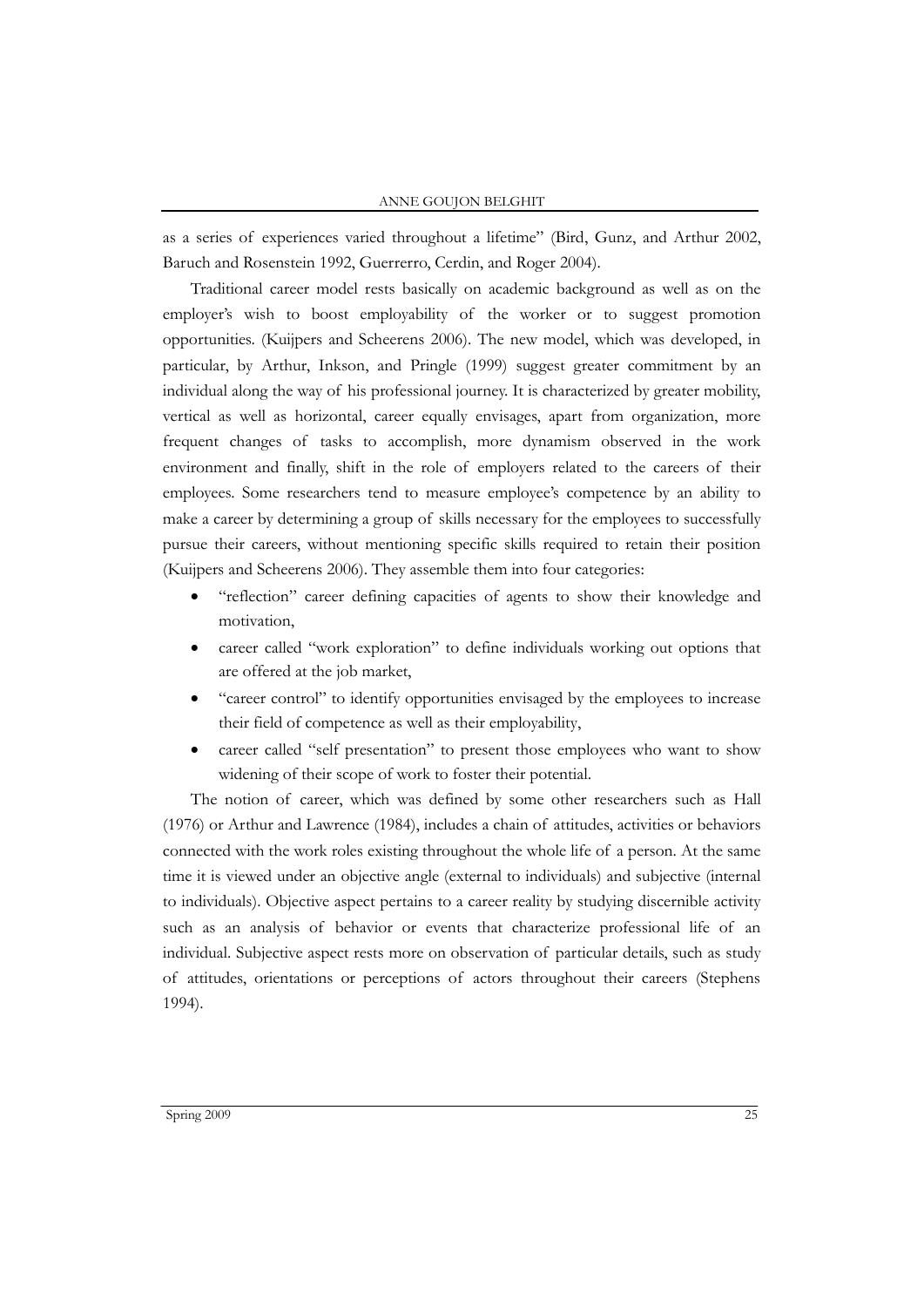Other theoretical works rest on various stages overcome by employees throughout their careers, among which four phases have been identified (Dalton and Thompson 1986):

- Phase 1: "Apprentices" or beginner employees. These employees are limited in their responsibility but also in their scope of work, they should respond to the specificity of their position by mastering all the adequate skills. Their ability to help others as well as their will to comply with directives is well appreciated. Being strongly dependent on their supervisors or mentors, they are limited in terms of their networking to their peers. They have few independence during project implementation and bend to the decisions of their director or hierarchy.
- Phase 2: "Independent Contributors." After they have taken responsibility for some part of a project which had been determined à priori, their relations with their mentors as well as their hierarchy are different from those of the beginners. Despite the fact that their social network consists primarily of their colleagues, they are communicating more effectively with their superiors. Nevertheless, the peers occupy an important professional place because they constitute an alternative to the relationship maintained with the mentors.
- Phase 3: "Mentors." Responsibility of this type of employees is not limited by their proper proficiency and because apart from their professional mission, they support individuals that belong to phases 1 and 2. By holding position of a psychological supporter, they position themselves as counselors in the career evolution of their "protégés."
- Phase 4: "Directors." This category includes a wide range of employees and is not limited to managers, but also comprises researchers, heads of departments and other people in charge. Their influence on strategic decisions is significant. While they are traditionally detached from the people in other hierarchical levels, their social network spreads out far beyond the company limits and is aimed at locating contacts for their professional activity. Their mission dwells on the analysis of their environment, strong and weak points of their company and optimization of their company's strategy. They take up responsibility to recruit employees that would help them accomplish their strategic goals.

These authors think that the employees do not apply their entire expedience to evolve according to the four above-mentioned phases. These categories do not represent any age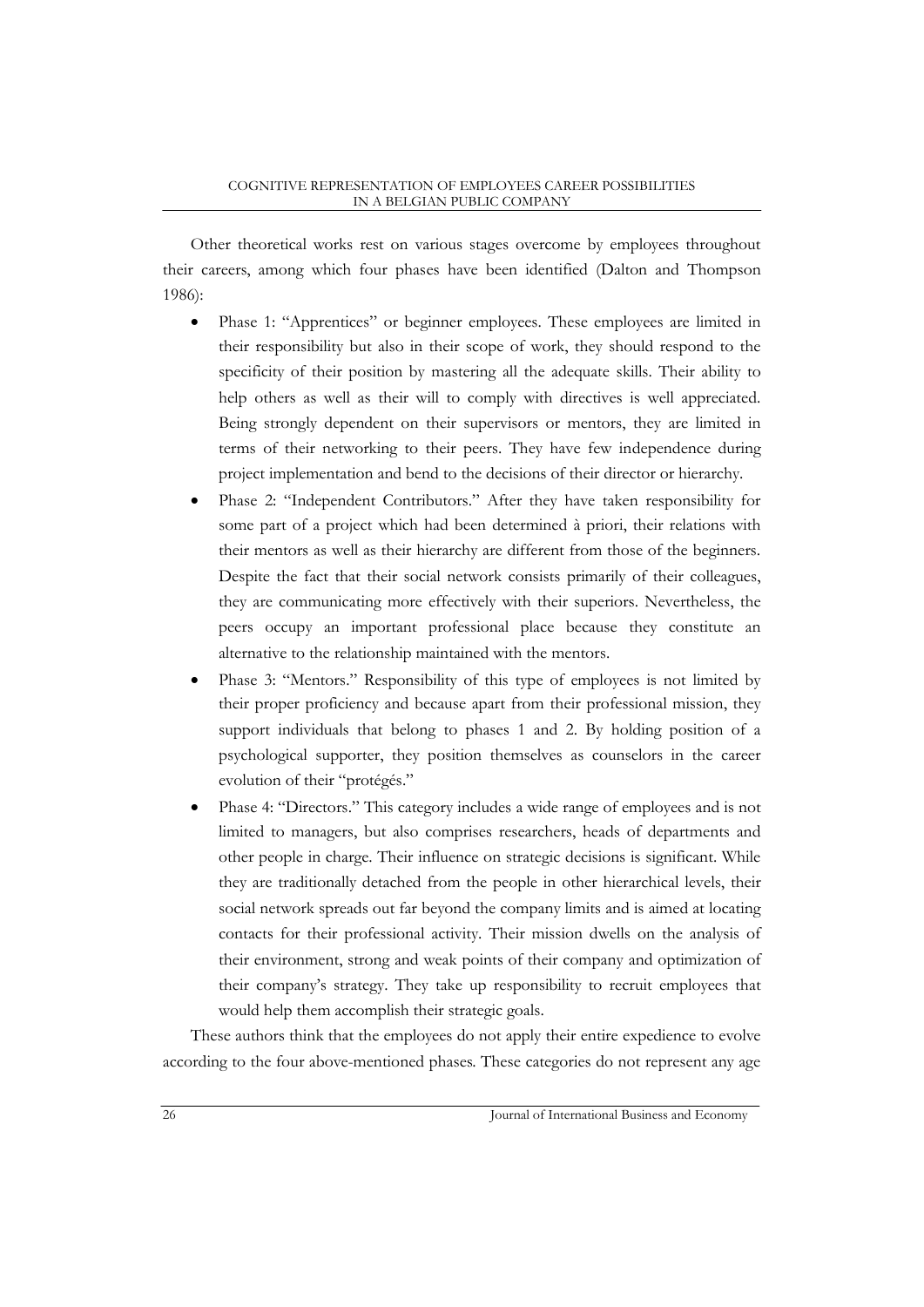group or life stage in particular; it appears that certain individuals regress or do not follow the stage logic (Dalton and Thompson 1986).

The literature clearly defines different career potentials as well as the strategies depending on the place occupied by the employee within a company. Dalton and Thompson (1986) underline that in essence, each individual goes through a period of transition throughout his or her career. The wagers depend on his or her position, which at times generates opportunities as well as exigences. They pinpoint the fact that successful transitions are perceived by the actors as important moments in their career whereas failing transitions have more negative repercussions for the individuals themselves as well as their organizations. Career largely depends on the capacity to adjust to regulations of organizations, to professional environment, as well as to the necessities directly linked to the phase they belong to. Various adjustment models are listed in the literature (Lavallee 2006):

- Duplication (replication). This configuration envisages few individual or professional changes.
- Assimilation designed for slight change of position.
- Determination describes important efforts to upgrade the field of competence with a matter without provoking perturbations in the identity of an employee.
- Exploration designed for significant personal changes at the same time taking into consideration his or her role and identity.

Professional career implies a period of adjustment for the employee, with the latter depending on four independent variables. These "role requirements" determine the way in which individuals perceive their ability to modify requirements of their position and expertise that relates to evolution since the old position to the new one by "occupational socialization" or the level of influence on the old position, the "desire for control" or an ability to persuade the follower of the activity and, finally, the "personnel change" or evolution of an individual (Lavallee 2006).

#### **Internal Promotions Management**

The notion of internal promotion is more particularly connected with the internal opportunities accessible to employees to initiate their careers. As we have observed, the state employees take benefit from the privileged employment conditions including assurance of non-breaching of their working contract that connects them to their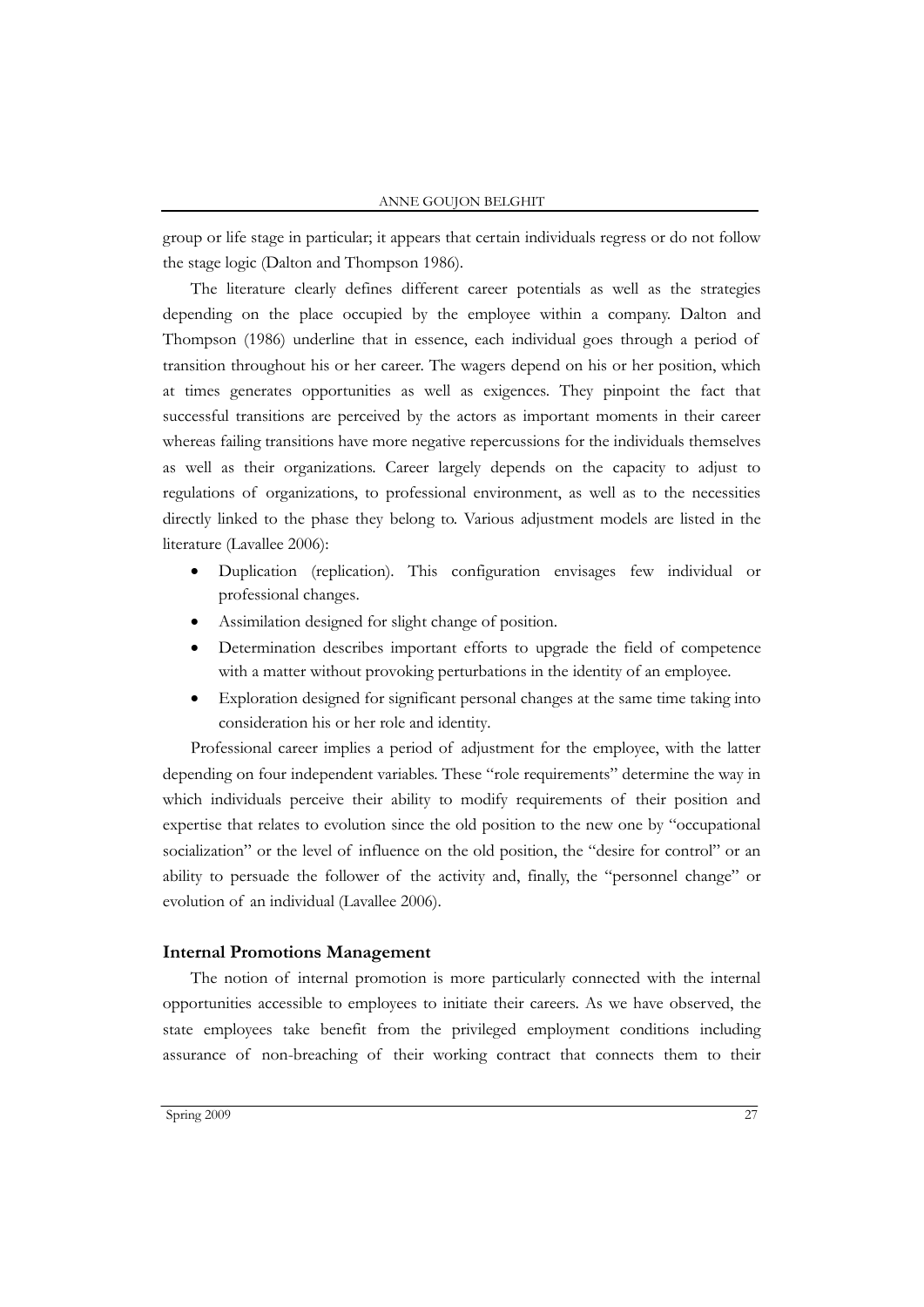employer, which is the State, guaranteeing job security, and protecting them from unemployment. The study led by Stephens (1994) does not rely on such type of employee because the actual environment, which is characterized by dismissals and forms of involuntary career transitions, forcing Americans to change their career less times within their lifetime, does not reflect the employment conditions of the state employees.

The notion of career transition considered by Louis (1980) can lay out two forms: inter-role and intra-role transitions. The first implies that the existing office is changed by the other in a significant way whereas the second, more subjective, happens when the employee takes a new orientation, which is different compared to his preceding position. This author has set up a typology of career transitions for the objective and subjective approaches. The first typology, objective, refers to five different factors: newly hired workforce returning to their previous organization, transitions within the organizations, transitions between companies, transitions from one profession to another and the outgoing labor force. The second typology, centered on the subjective transitions, includes four aspects: adjustments within offices, adjustments between different offices, promotion from one position to another, career all along professional life. Louis (1980) thinks that the intra-role adjustments imply modifications in the orientation of an existing role over time at the time of holding the office, the latter (Meglino, De Nisi, Youngblood, and Williams 1988, Suszko and Breaugh 1986) should come with decrease in work satisfaction, in confidence, commitment in the organization and the ability of the agents to adapt to the new tasks that had been confided in them, these elements stirring a massive turnover. Our study relies more on the intra-role adjustment modes rather than the inter-role ones because we would like to know the existing relations based on the perceptions of the respondents, between their career potential and their organizational commitment as well as the impact on their skills.

Literature suggests (Stephens 1994) relationship between the previously described stages concerning career stages and the level of career adjustment. In the case of important adjustment and the newness of the office, the employees are located between stages 3 and 4 of their careers. When an employee finds himself on the weak level of adjustment but has an advantage of newness in his office, he is placed in the career stage 1. When an individual possesses high potential but chooses not to use the career prospects, he is placed into the career stage 2. Career regression occurs when weak adjustment level is combined with insignificant evolution in a professional way.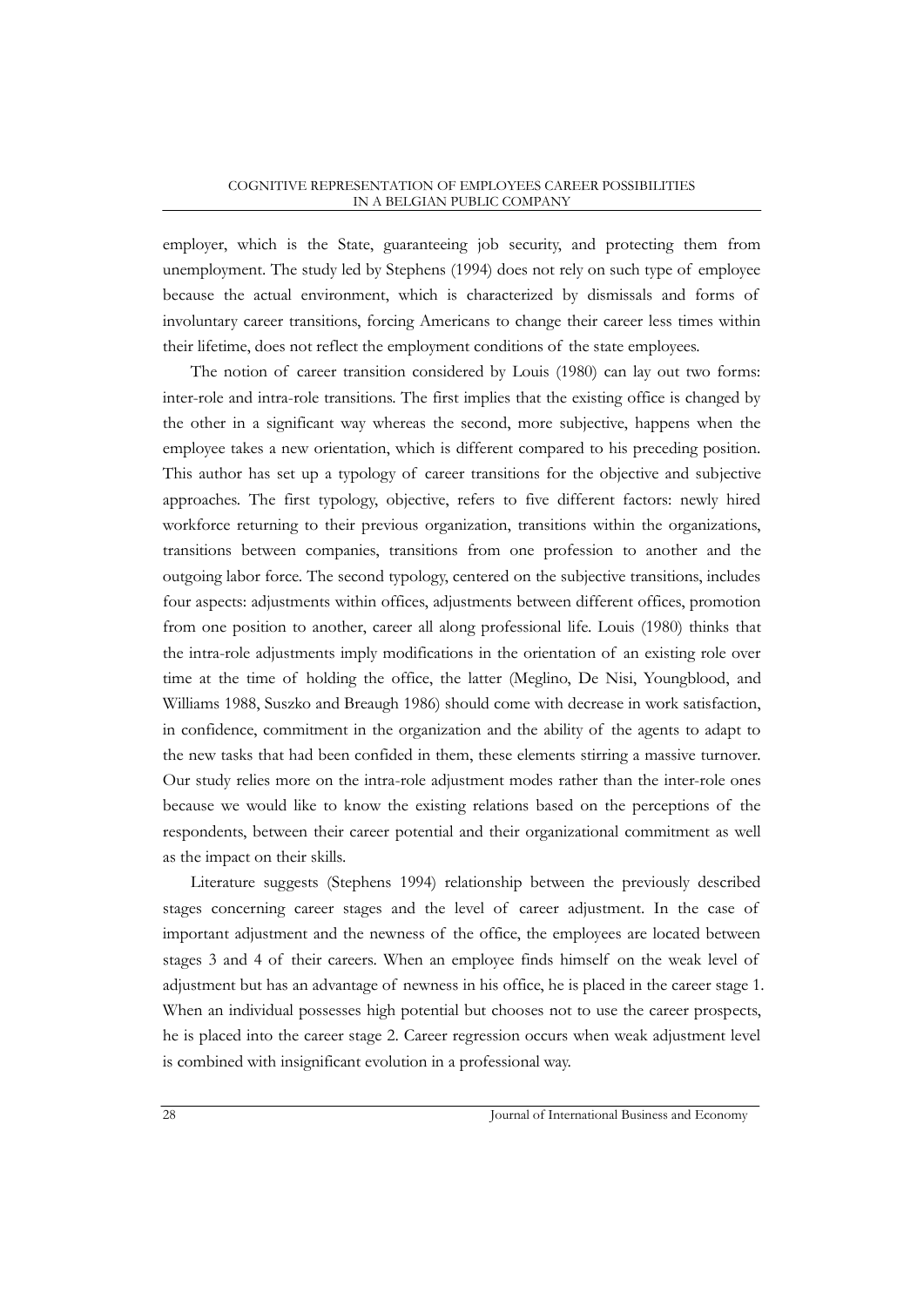#### ANNE GOUJON BELGHIT

Our study is particularly interested in the existing differences between executive and non-executive employees within one and the same organization. The literature assumes that technicians use specialized skills whereas managers or executives develop interpersonal relations along with their communication potential (Mainiero 1986). Our model attempts to find out if social connections are practiced to make a career by executive employees rather than non-executive employees and technicians.

The notion of career ceiling should also be approached in this study because public companies undergo crisis in their workforce management concentrating more on their restructuring rather than promotion of their employees. The ceiling is defined as "the feeling by a person that he is locked and that he cannot develop any more of acceptance of a fact that he remains for a long time in the same situation" (Roger and Tramblay in Guerrero et al. 2004). This feeling is born out of objective information, such as "seniority, changes on the hierarchical remuneration level" (Veiga 1981, Roger and Tremblay in Guerrero et al. 2004) or as a result of more subjective aspects, such as "assessment of the future development potential" determined by the employees (Ference, Stoner, and Warren 1977, Roger and Tremblay in Guerrero et al. 2004). We determine whether a failure to implement a career plan has repercussions on the organizational commitment of the employees.

The literature that describes the new works on the new forms of public organization and careers allows us to address the following research questions:

What instruments are used by the employees to advance a career within a single enterprise? What are the favorable factors for a career as defined by the employees? How do the employees view their career potential? How do the employees use their instruments to advance their career?

Now we proceed with our research methodology and further we propose our results.

#### **RESEARCH METHODOLOGY**

## **Theoretical Context**

We opt for the "constructivist" model of research because we stick to the postulate that researcher does not work directly with the "reality" which existed before the study took place but rather with a "depiction of actors within a company which is constructed out of their proper perceptions" (Savalli and Zardet 2004). In quantum mechanics, the fact of observing a particle changes the state of this particle. Same way is in management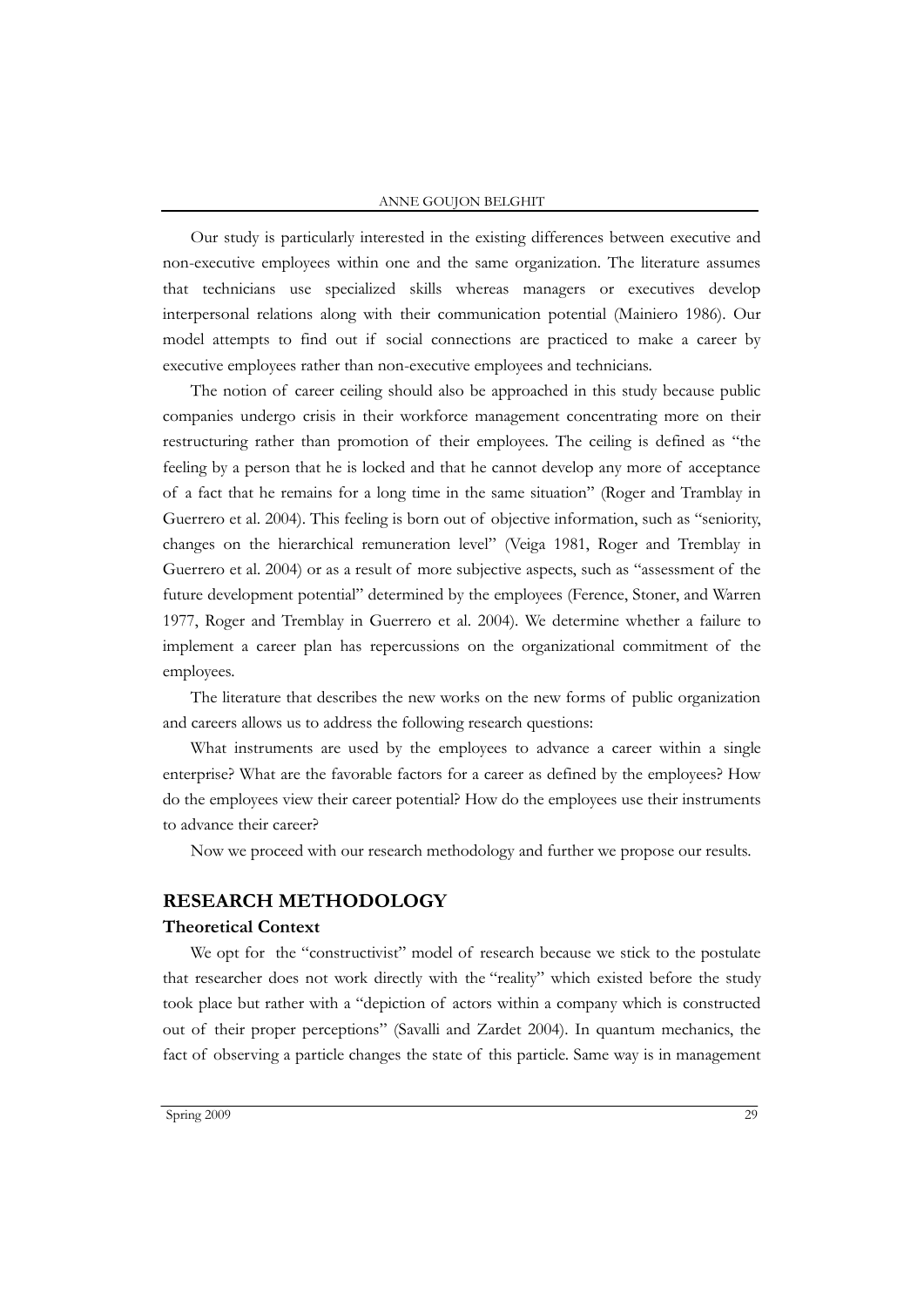science: the study of reality modifies it. Epistemological principles of this paradigm are as follows:

- "Representability: knowledge does not reflect ontological objective; it is related to our picture of the world constructed by our experiences,
- Constructed universe: science does not seek to discover the laws of nature,
- General argumentation: contemporary scientist is a designer-observer-creator,
- Intelligent action: invention or elaboration of an action that would propose an "adequate" or "convenient" process between the situation being perceived and a plan conceived by the system" (Savalli and Zardet 2004).

Management science is a project of knowledge, the aim of which is to reconstitute representations "understandable of the interventions of the actors within organizations" (Martinet 1990).

The qualitative approach is usually based on the individual's interpretation. We aim to obtain a comprehensive target focusing on the individuals in order to understand career opportunities in public companies. The qualitative approach is defined as "a discursive process of testimony, experience or phenomenon reformulation, explanation or theorization." It does not need any quantification to be valid. However, it can be used in order to seek out an aim of discovery and sense construction (Paillé and Mucchielli 2003). This qualitative research process tries to understand the aim and the meaning of some events in concrete situations (Wacheux 1996). These methods offer a "wide range of interpretation techniques aiming at describing, understanding the codes and translating them" (Savalli and Zardet 2004: 70).

Our reasoning is abductive; we want to extract from our observations a reconstruction of the reality to elaborate new answers which will be advisable afterward to test and to discuss. The objective of this logic is not to establish results within universal vocation but to establish an understanding of a given reality. The proposed results will be demonstrative because the researcher does not want to establish constancy; he just attempts to explain a phenomenon (Thiétart 2003).

# **Data Gathering**

We proceed with our case study, conducted in the Belgian railroad company. This inquiry favors a reconstruction of the reality of the employees in this company related to their conditions of internal promotions, not in a more precise way than the situation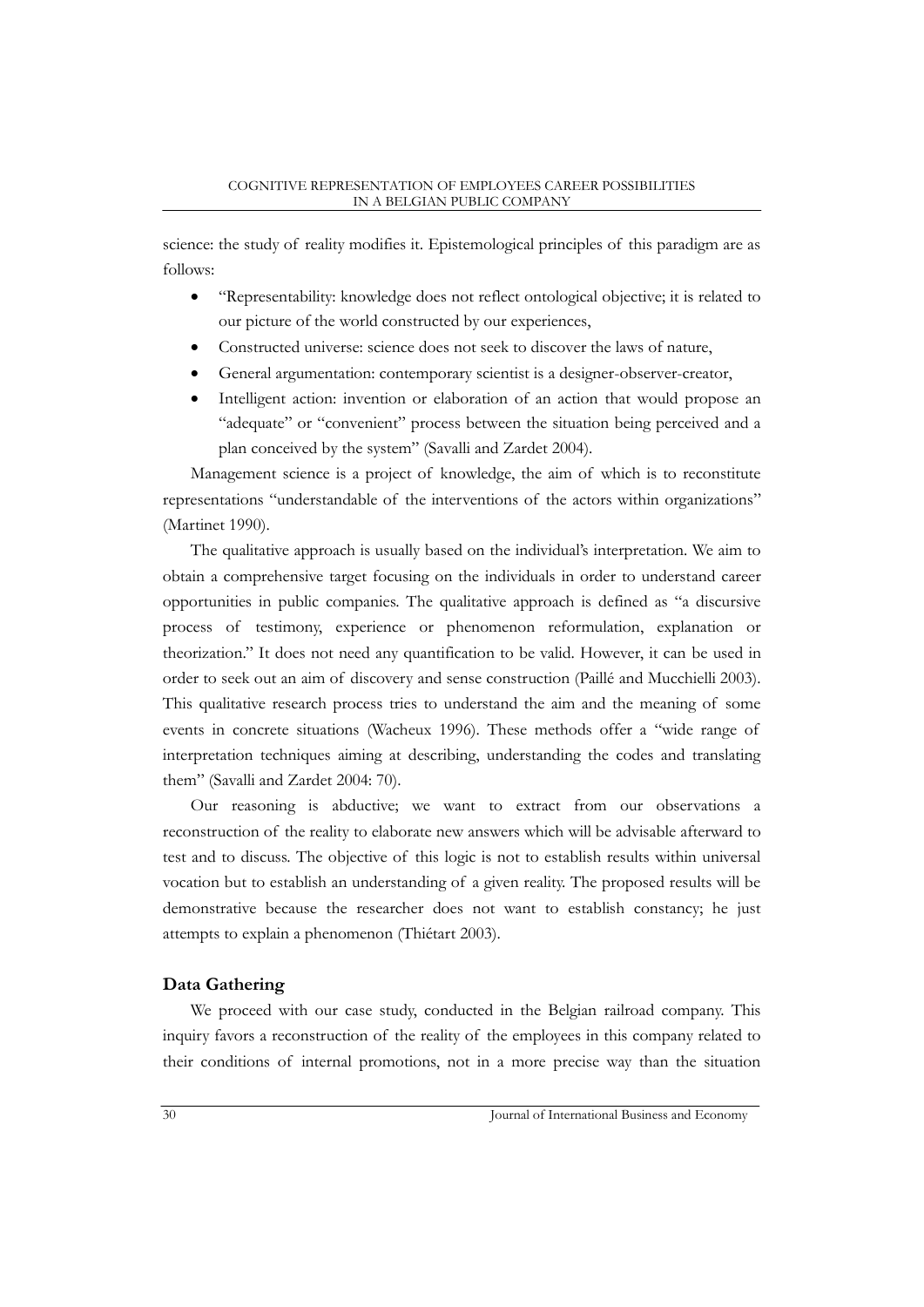#### ANNE GOUJON BELGHIT

described by the actors, but establishing categories authorizing a more global understanding taking root in a more theoretical perspective (Savalli and Zardet 2004).

We gathered our data with the help of semi-guided interviews that had been conducted with about thirty employees of the Belgian Railways (SNCB). This technique allows to adapt a comprehensive approach, the principle of which is to view individuals as "active social producers and possessors of important knowledge, whom it is necessary to extract from the inside" (Kaufmann 1996). Interview is defined as "technique designed to gather, within analysis perspective, the discursive data that reflects mental universe which individuals possess, either consciously or subconsciously" (Thiétart 2003). The idea is to create relationship of trust during the interview, based on the equality, in a manner which allows gathering relevant information without the feeling of constraint to respond to questions on the part of the interviewee (Labov and Fanshel 1977, Blanchet and Gotman 2001). The interview is a meeting of two interlocutors who are subjected to the uncontrollable contingencies and are well aware of its discursive nature, while reconstruction of reality happens gradually over time with a series of interviews. This data gathering technique offers two following principal objectives:

- Discover the actors perception of their everyday life,
- Collect description that would make up management practice (Blanchet and Gotman 2001).

First of all, before the meeting with SNCB employees, we have created a question grid designed to facilitate good progress of the interview and avoid deviation from the central topic of our study during the interview process. Editing of this interview grid is only a guide, making researcher confident and triggering dynamics during an interview. At the same time, the questions should not be posed one after another which may lead to missing some important data or topics which should be confined to the amount of three (Kaufmann 1996):

- Professional career by insisting on the processes of internal promotions,
- Weight of the interpersonal relations in the career,
- Importance of the academic course in career.

#### **Presentation of the Means used to Analyse Data**

We opt for a reflective method centered on the intellectual plans of the respondents concerning their perception of the career opportunities. Audet, Bougon and Cossette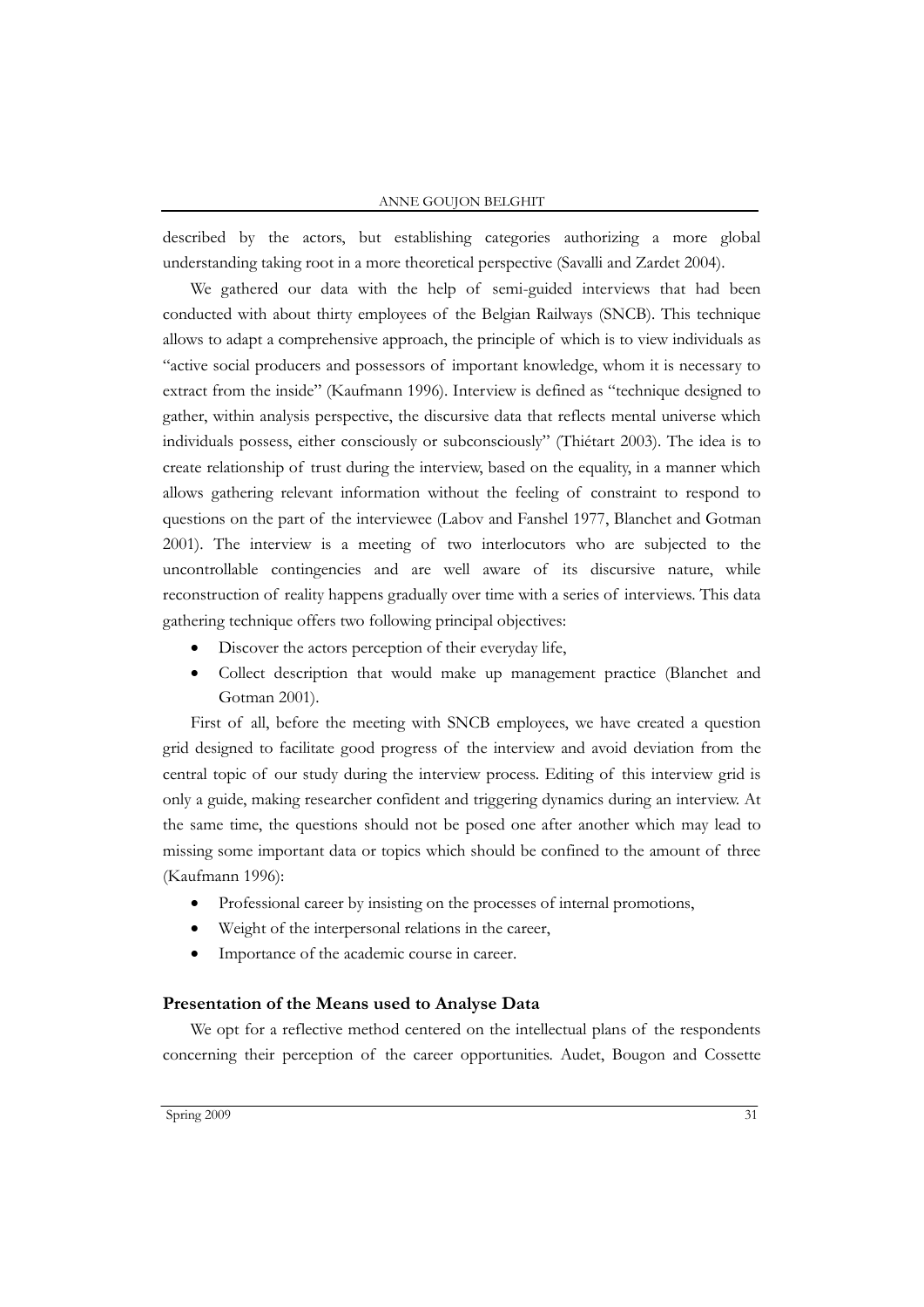(2003) started their work by saying "an image costs a lot of headaches," they define cognitive map as "graphic representation of mental representation that researcher creates in order to group together discursive representations formulated by the subject from his own cognitive representation, regarding particular object." The latter raises two types of elements:

- Variables, where one finds naming of constructs or variables,
- The links which connect various enlisted variables (Thiétart 2003).

Administered in three stages – collection of data, coding and analysis – the cognitive map does not limit itself to graphic representation of oral discourse collected in the interview process; rather it is important for understanding and analyzing the inner thoughts of the respondents, with the latter being at the center of their actions (Audet, Bougon, and Cossette 2003, Thiétart 2003). Usage of this management tool seems to belong to Tolman, who studied behavior of a rat placed in a maze to figure out its ability to develop "cognitive map" of its environment (Tolman 1948, Audet, Bougon, and Cossette 2003). Coding consists of making the units in the body of analysis, while relations between the two variables are united by a link, it is suitable to define the nature of the variable as well as the link to further allow to unite the variables and similar relations (Thiétart 2003). For Audet, Bougon and Cossette (2003), "schematization is setting of a discourse from the point of view of an interlocutor. To become mature under certain reality R, setting of a discourse is made for an interlocutor or a group of interlocutors B in the situation of data exchange." In our study, we aim to represent the life of employees as identified by an intermediary by semi-guided interviews in order to try to reconstruct their reality. The idea is to collect exact wording expressed in their "natural" language (Grize 1989) to obtain representative results in a logic of thought which was summoned from this "natural" author. Although minimizing the control of discourse by the respondents, this methodology allows to conceptualize mental construct by identifying "logico-discursive" mechanisms. After collection, the latter are saved, transformed and reduced (Audet, Bougon, and Cossette 2003). During the construction of cognitive map, the researcher should identify the variables and clarify the links to further unite the similar variables. The first stage consists of identifying the elements by the person interviewed such as influencing or influenced variables, understanding the degree of variation of an element to identify its interaction with other characteristics, such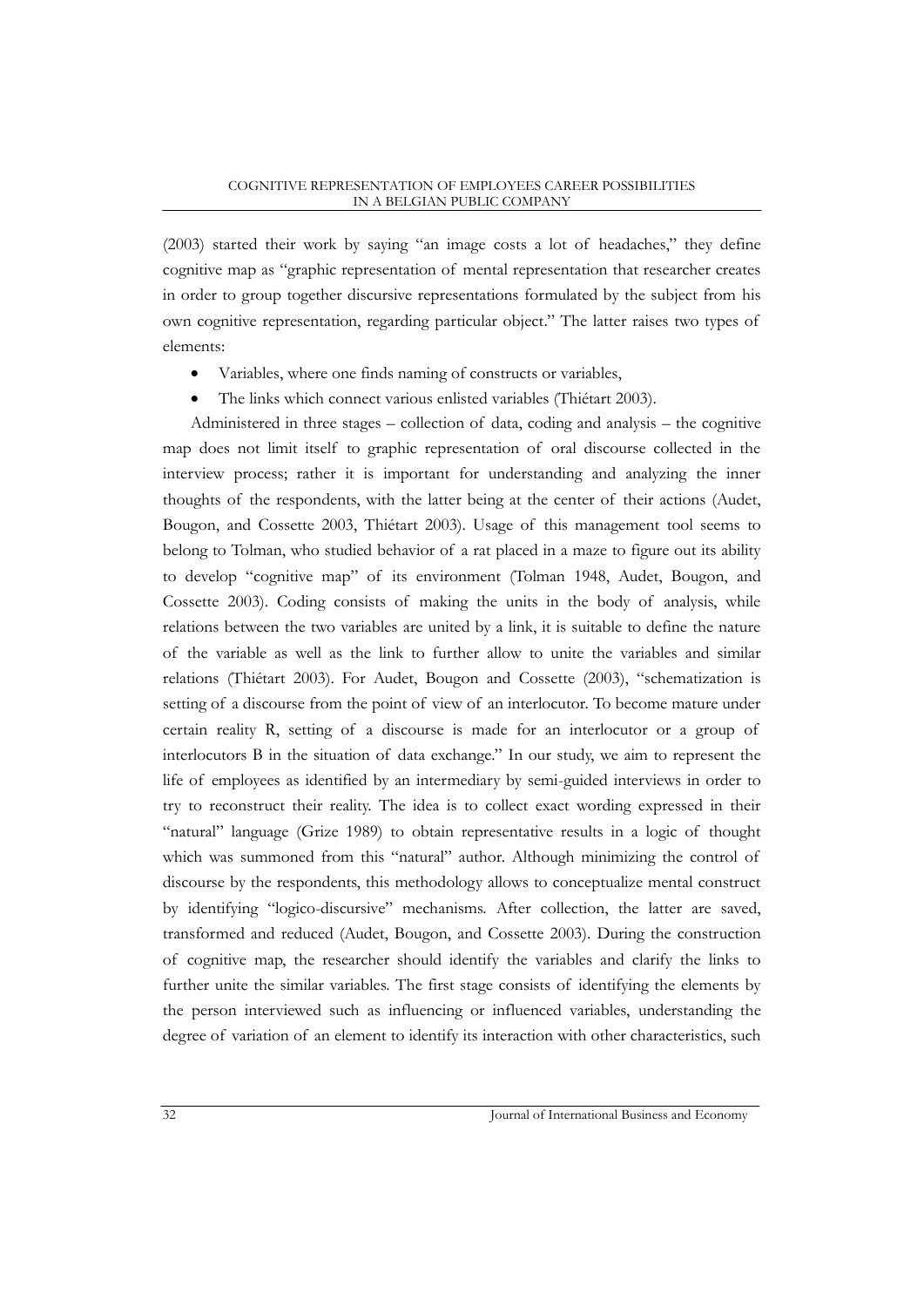as, for example, connecting stable budget work with expenses (Thiétart 2003). Wrightson (1976) and Huff (1990) propose to stick to three following forms of questions:

- "Has A preceded B over time?"
- "A preceded B logically?"
- "Is A necessarily before B?"

The second stage in the construction of a cognitive map lies in the elaboration of the links connecting various variables. Within the map framework of causality, we look for the following links (Thiétart 2003):

- The negative influence link is represented by a hollow arrow  $(\rightarrow)$ . It represents cases where respondents consider that variable A will have an opposite impact on variable B, thus for instance, the higher the career opportunities are, the lower the organizational commitment will be.
- Influence link equals to zero, schematized by a line  $(\blacksquare)$ . There is no interference between the different variables, therefore, even if the career opportunities increase, there will be no impact on the organizational commitment.
- Influence link is positive, indicated by a solid arrow  $( \rightarrow )$ . It schematizes cases where respondents consider that variable A will have a positive impact on variable B, hence, the higher the career opportunities are, the stronger the organizational commitment is. In the same way, the fewer the career opportunities are, the lower the organizational commitment will be.

The cognitive maps authorize the construction of ways or loops that is "roads connecting one variable to another by way of the intermediary of one or several other concepts" (Audet, Bougon, and Cossette 2003). When all the links are positive or if the number of negative arrows is even, the effect of the initial variable on a final variable is positive; on the other hand, in case if the path contains a negative link, a hollow arrow, or an odd number of negative links, then the indirect effect of a variable on the final will be negative (Audet, Bougon, and Cossette 2003).

We opt for the construction of compilation of maps since they need few interactions between the actors. This process suggests the use of tools to compare the different point of views of the interviewees in order to find out a common point of view and thus to aim at setting up a collective model.

These collected elements allow us to conduct a more objective study, based on these public company employees' personal experiences. We can then analyze individual career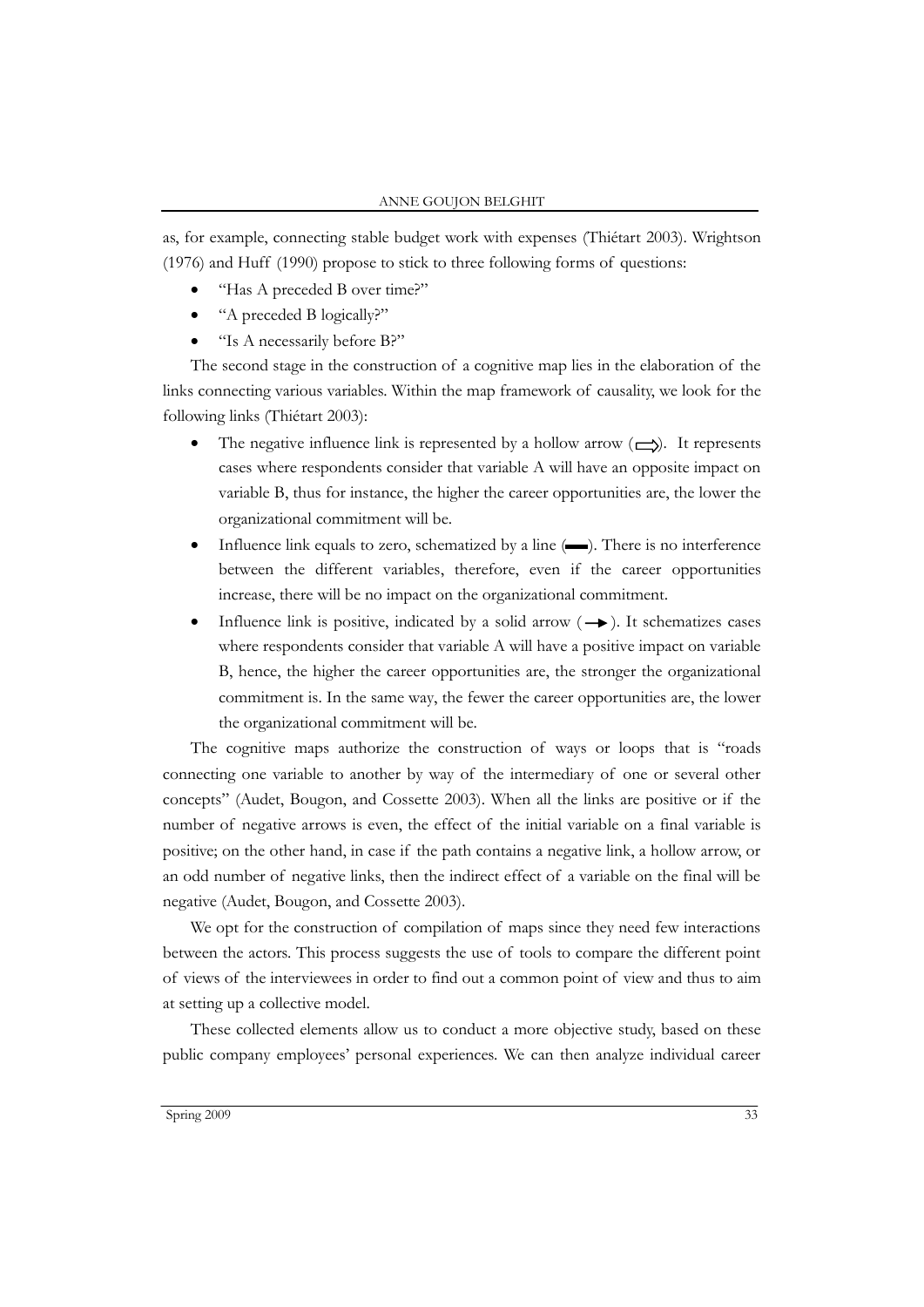opportunities as perceived by the employees, as well as understand the career opportunities offered by the organization through using the compilation of cognitive maps.

# **APPLICATION TO THE SNCB Introduction to the SNCB**

Our analysis is based on SNCB, or National Society of Belgian Roads. We study management processes in human resources sector in a public company of bureaucratic type. Further we will examine methods of data collection and we will finish with presentation of results.

Created in 1926, SNCB is an independent company under Belgian law, having a turnover of 2.33 billion euros in 2003 and a rail network extending to 3,521 KM, has business in passenger delivery, maintenance of rail network and transportation of goods.

SNCB staff includes two types of employees: statutory and contract workers. Different regulations are applied to each type of staff. The permanent employees represent the majority of staff; they belong to "the Staff Position" at the company. The contract workers fall under the Belgian law governing the contracts of employment from 03.07.1978.

SNCB is a company with staff comprised from Flemish and Walloon population of Belgium.

Employees in this company are divided according to their ranks. Their ranks correspond to their positions within the company's hierarchy. Rank distribution is organized in the following way:

- Qualified employees with higher education diploma (experts, managers) fall under the ranks between 0 and 3 (presented in Appendix 1).
- Other employees (workers, lower management personnel) fall under the ranks between 4 and 9 according to their diploma (presented in Appendix 1).

# **Introduction to the Topics**

We have established cognitive maps for each SNCB employee and juxtaposed them to reveal the principal links expressed by the majority. Various topics will be approached during the interview of which the most important are: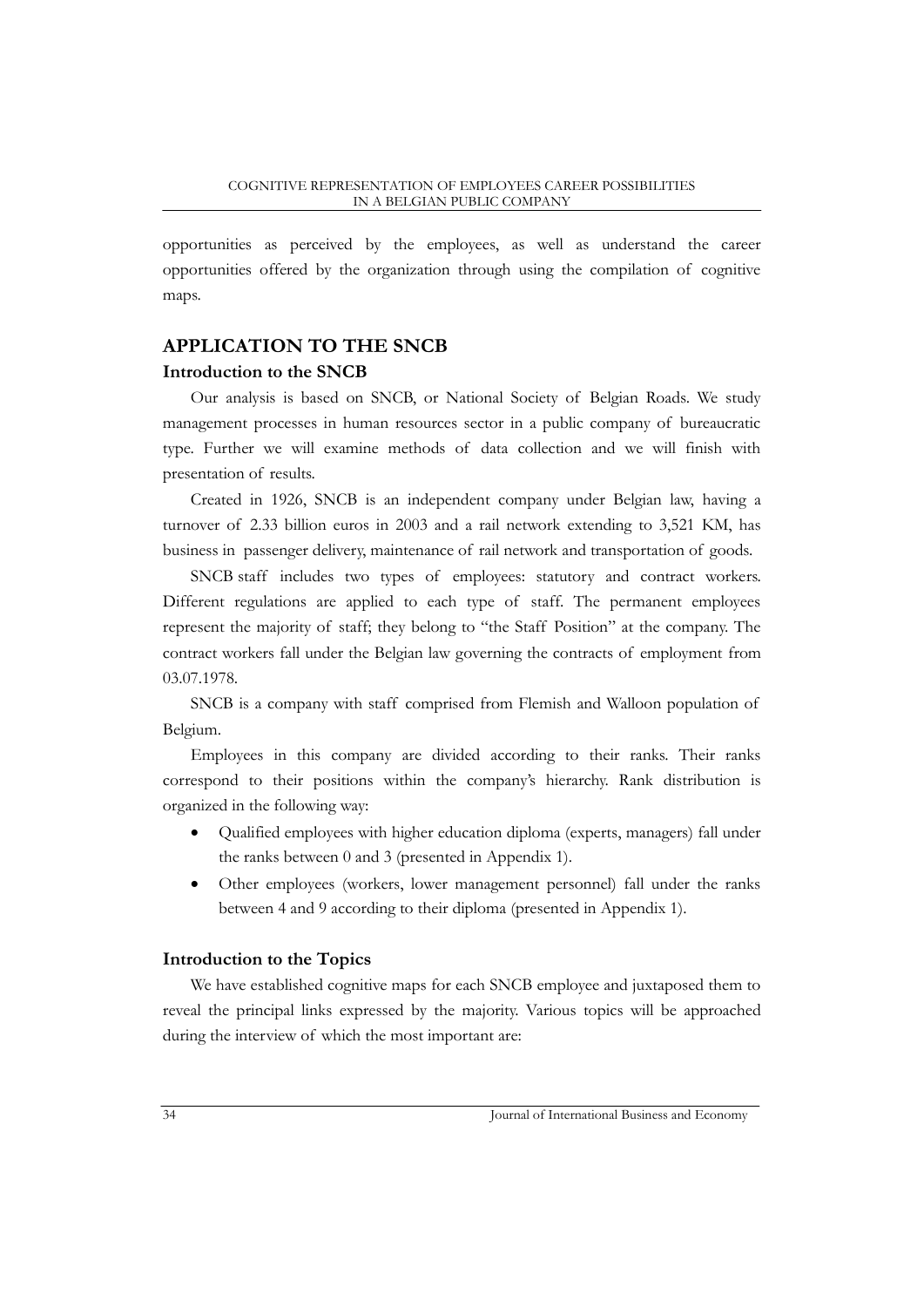#### ANNE GOUJON BELGHIT

**Network**: The notion of Social Network reminds that of the Social Capital, which is defined as "a group of social qualities that an individual possesses, charisma, the human contacts…, everything that enriches that individual's contacts with other people" (Glaeser 2001). Social capital is measured in terms of number of "contacts" that a person has. A contact is defined as another actor with whom the person under study has direct relationship (Coleman 1988). Social network entangles a number of social relations between individuals, and at every moment, there is a network in which individuals are more or less connected according to their priority level of exchange and emotions that accompany them (Burt 2001). We will try to determine the influence of social network on the level of competence of a respondent.

**Academic Background**: This notion simply reflects the level of scholarly education of an employee. We will try to find out whether direct link exists between the academic diploma and skills used at work.

Length of Service: By length of service we understand the number of years that have passed since the first day of work of the employee for the SNCB. It is necessary to understand that there is a link that exists between the number of years spent at the company and the employee's skills by studying relationship between the length of service and organizational commitment and, finally, the influence of the years spent in an organization and the importance of social network.

**Employee's Competences**: In human resource management, competence is summarized as a unity of two kinds of knowledge: a how-to-do (work experience) and how-to-be (individual behavior) knowledge. Le Boterf (1995, 1997) defines this as "carrying out mobilization or activation of various types of knowledge, in a given situation or context". He distinguishes different types of competence: theoretical knowledge, (understand or interpret), procedural knowledge (how to proceed), procedural habits (know how to operate), experiential knowledge (how to behave), social knowledge (know how to perform and how to behave oneself), cognitive knowledge (know how to treat information, think, and understand). Gilbert and Parlier (1992) define competence as "a group of such elements as knowledge, ability to act and structural behavior directed to achieve one goal in one type of a given situation." We attempt to discover relationships between different types of knowledge and organizational commitment, between competence and extrinsic motivation and, finally, between knowledge and good operation of the site (site health).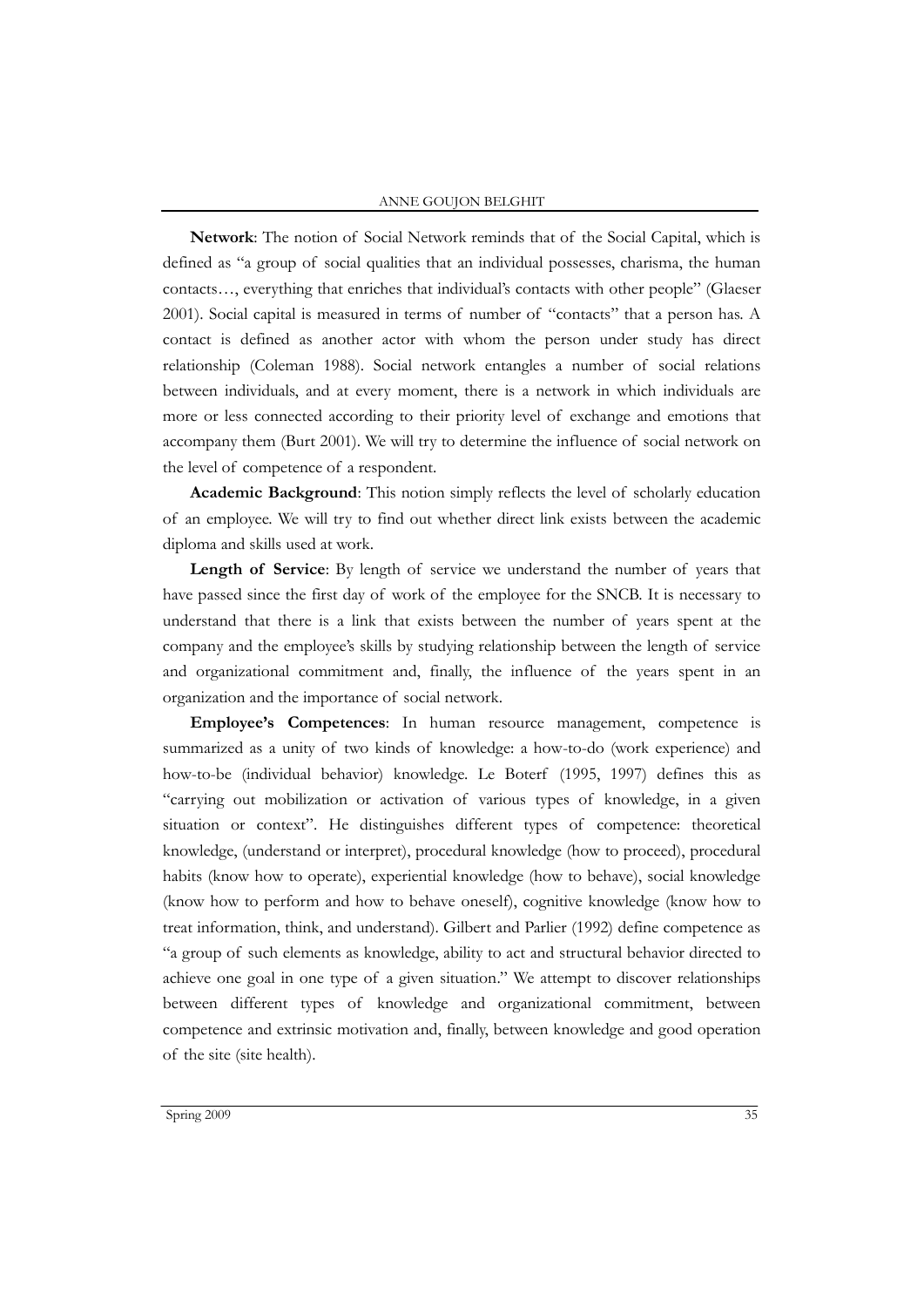**Site Health**: The interviews have been conducted before restructuring and so this part aims to understand how employees perceive the perenniality of their position in the future. It is necessary to identify the existing link between the perenniality of a job and extrinsic motivation.

**Extrinsic Motivation**: The notion of motivation, according to Vallerand and Thill (1993) is defined as "hypothetical construct used to demonstrate internal and/or external forces that produce starting point, direction, intensity and behaviour." Over 140 definitions of so widely used variable have been counted. Two forms of motivation have been defined: intrinsic motivation which arises to satisfy personal need or pleasure – in this case this kind of activity is conducted voluntarily without any other goal than the interest for the job. The second form of motivation is called extrinsic motivation. According to this form, a subject finds its interest in behavior of with the aim other than the work for a reward or the wish to avoid a penalty. We choose to retain this definition to show the interest of an employee to work to obtain an internal promotion, evidence of reward type given to the employee by the company. We identify the relation of the degree of extrinsic motivation to the degree of mobility as well as to the organizational commitment.

**Mobility**: Mobility is a central notion in the human resources management (Roger and Ventolini 2004), because "it develops the capacity to change, reduces the costs of adaptation and allows to prepare solutions of the unforeseen circumstances of the future" (Mignonac 2001). This definition allows to understand the knowledge required by the employees for their future in terms of their career. Other definitions are also suggested to understand this variable such as of Cadin, Bender, and de Saint Giniez (2003) reminding "change in enterprise or establishment." We would like to use the following definition that covers "change of nominations in an organizational structure" (Rosenbaum 1979, Galambaud 1991, Vatteville 2003) and understands relationship between mobility and organizational commitment.

**Organizational Commitment**: This variable is related to the link of an employee to his or her job. It includes a psychological attachment of an individual to the organization. This notion reveals two forms: the talk is about a calculated or normative commitment, emphasizing the loss that an individual encounters if he or she has to leave the company, and affective commitment, which is defined by the link of affection that connects an employee to his or her organization. It points out identification of a person within the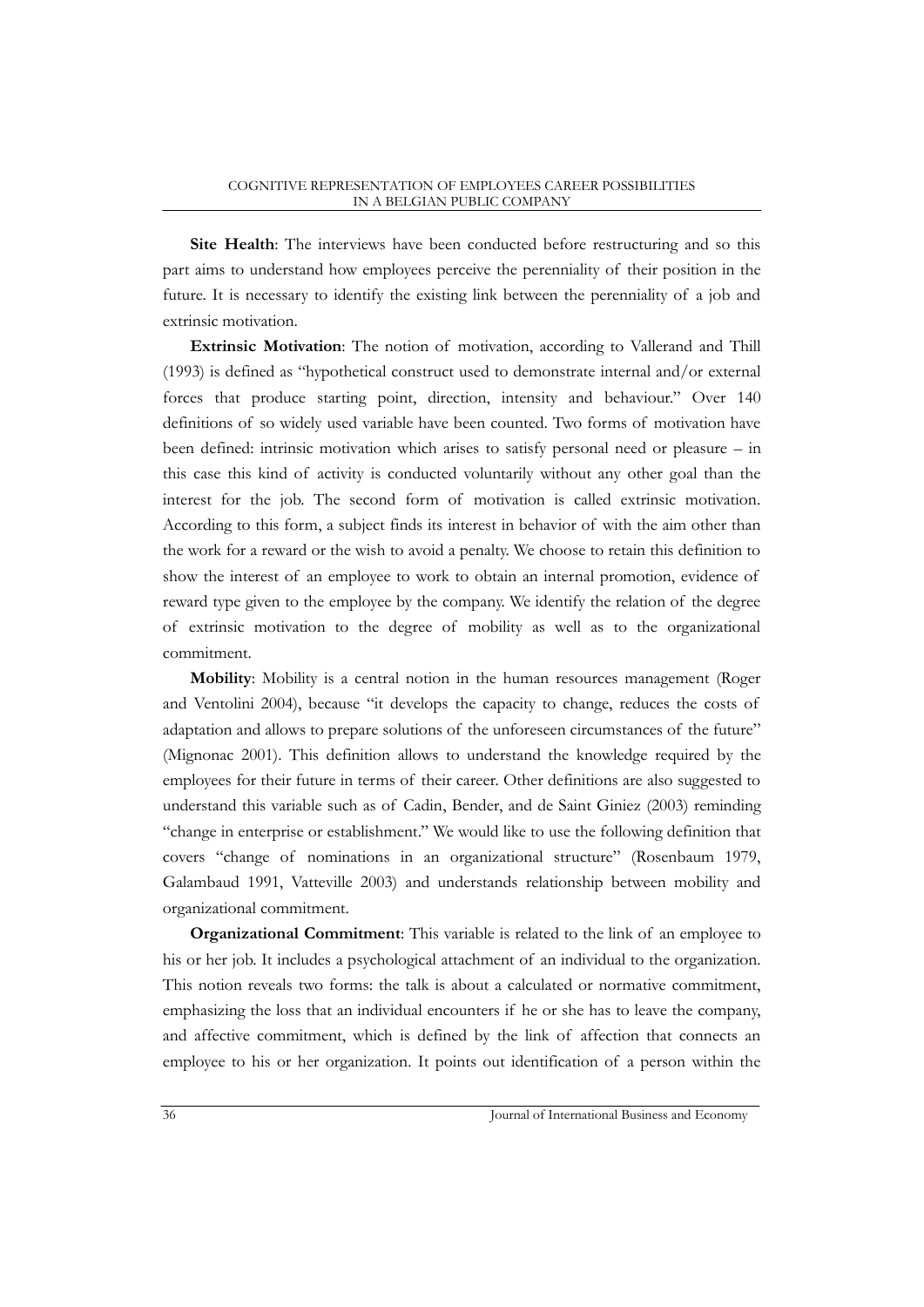organization (Thévenet 2004). It speaks about understanding the link between organizational commitment and site health as well as between organizational commitment and social networks.

# **RESULTS ANALYSIS**

Our study is focused on two categories of personnel – the non-executives shown in Figure 1 and executives featured in Figure 2.



## **Figure 1: Cognitive Map of SNCB Respondents, Non-Executives**

Neutral link:  $\delta$  ; Positive link: Ç

# **Observation and Explanation of Positive Links**

Positive links, identified in cognitive maps by a solid arrow  $(\rightarrow)$ , express a relation between two variables, for example variable A and variable B. Hence, if variable A increases, variable B increases as well, and if variable A decreases, variable B will also decrease.

Topics are in the rectangle. The number of respondent agreed with the link is indicated in the yellow oval.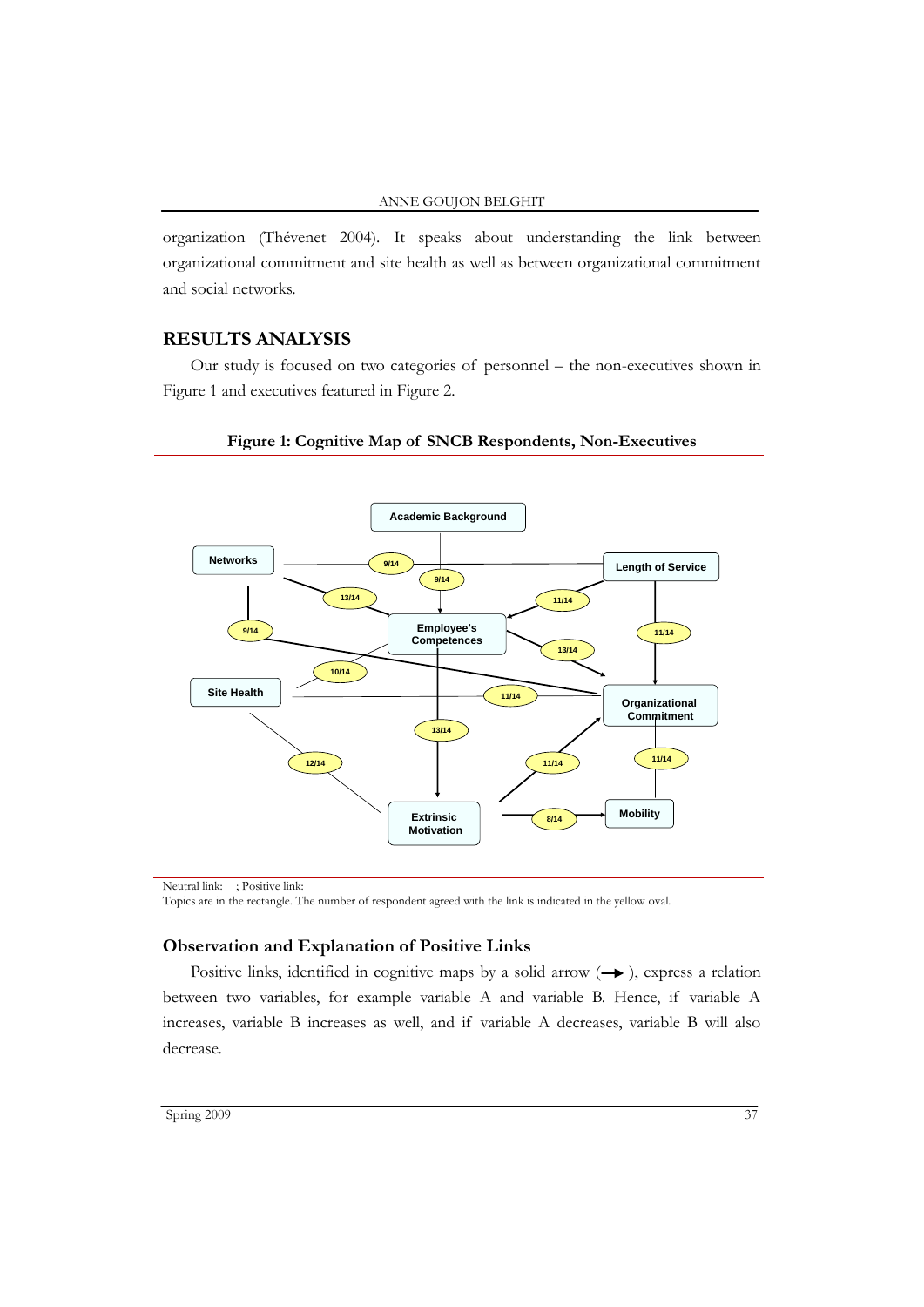

# **Figure 2: Cognitive Map of SNCB Respondents, Executives**

## **Analysis of positive links identified by the executives**

SNCB executives establish positive links between the following variables:

- Employee Competences and Extrinsic Motivation (10/15).
- Employee Competences and Organizational Commitment (12/15).
- Length of Service and Organizational Commitment (11/15).
- Academic Background and Employee Competences (14/15).

Employees consider their extrinsic motivation, which is represented by their aim for internal promotion, to depend on their level of expertise. This relation can be described in the following way: the more desire to increase his competence the employee has, the more he wants to be promoted internally, what is in his view a form of repayment on the part of the company. This connection is stressed when an interviewee exclaims "as far as promotions are concerned, I can talk to my colleagues. I have two office managers who work for me. During 6 months, based on their merits, I can offer them promotions" or "In the railroad field, as far as internal promotions are concerned, there are so many tests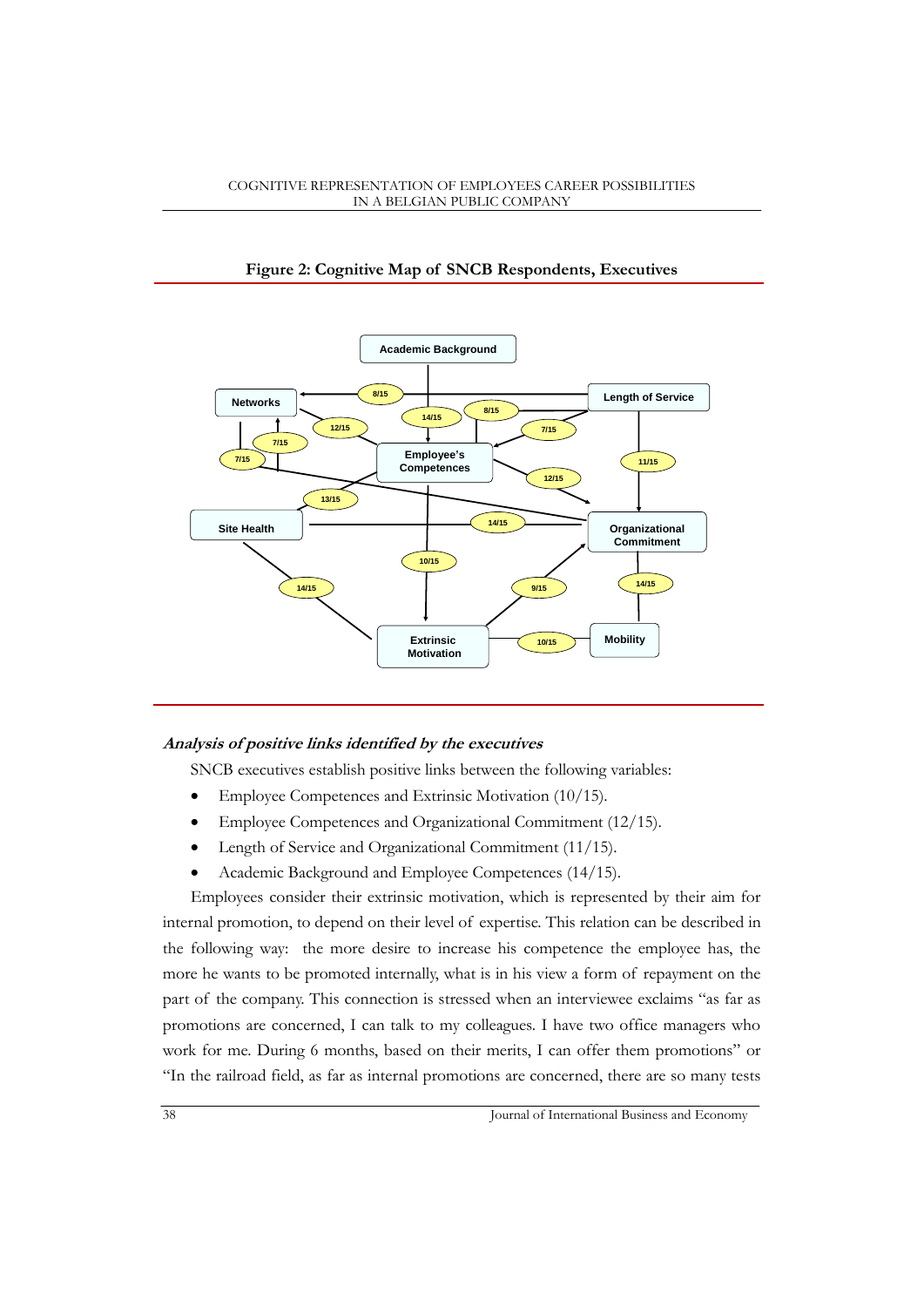#### ANNE GOUJON BELGHIT

to pass, particularly one of them which is called a test of performing very well." These testimonies show two forms of competence in relation with extrinsic motivation, and we note the knowledge based essentially on the general facts, manifested by a test and howto-do as well as how-to-be knowledge, illustrated by the first citation, evaluation made by direct superior.

Employees link level of competence to organizational commitment, which is a positive link between these two variables. This relationship is manifested in the following manner: the more important employee's competence is, the more the former is subjected to higher organizational commitment and the less the employee has a feeling of being competent, the less he feels organizational commitment. This link becomes even more evident when illustrated with the following examples: "The knowledge of how to do is not enough. Passing the knowledge is more important. It is necessary to learn the matter here, a particular matter and it is not like someone teaches someone else how to use a computer. Here it is necessary to know the material. It is necessary to know the way it functions, what to pay attention to" or "I oversee technical documents and I keep these things in memory and I get frequent reproaches that I do not consider security matters. I like continuity in things. When there is a break because the worst took place, they blame me for this. These things are difficult to manage, stiff. I listen well but when there will be loss of life, then what. In this domain here, we are alone. There is no meeting to manage it, there is no meeting. We are alone and it is very important to have any knowledge, any good to make, to react according to the needs of the company."

Then, the employees link their age with the organizational commitment, this relation declines according to the following formula: the more length of service the employee has in the company and the more his organizational commitment is elevated and conversely, the less the employee worked in the SNCB, the weaker this commitment is. This relationship is illustrated with the following examples: "I am very well there where I am, it is true that I like my work, my position. The problem is, because SNCB is a big corporation and because sometimes people miss things. Nevertheless, there where I am now, I was able to learn quite a lot of things" Or "I like perfection in work so the inconvenient is: I am slower. I think that dealing with security is something very rewarding from a personal point of view. Moreover, you get to know more and more every day. I think that the study of regulation is not a waste of time. From a practical point of view, one can see where the risks are and how to avoid them. In a certain way, your senses are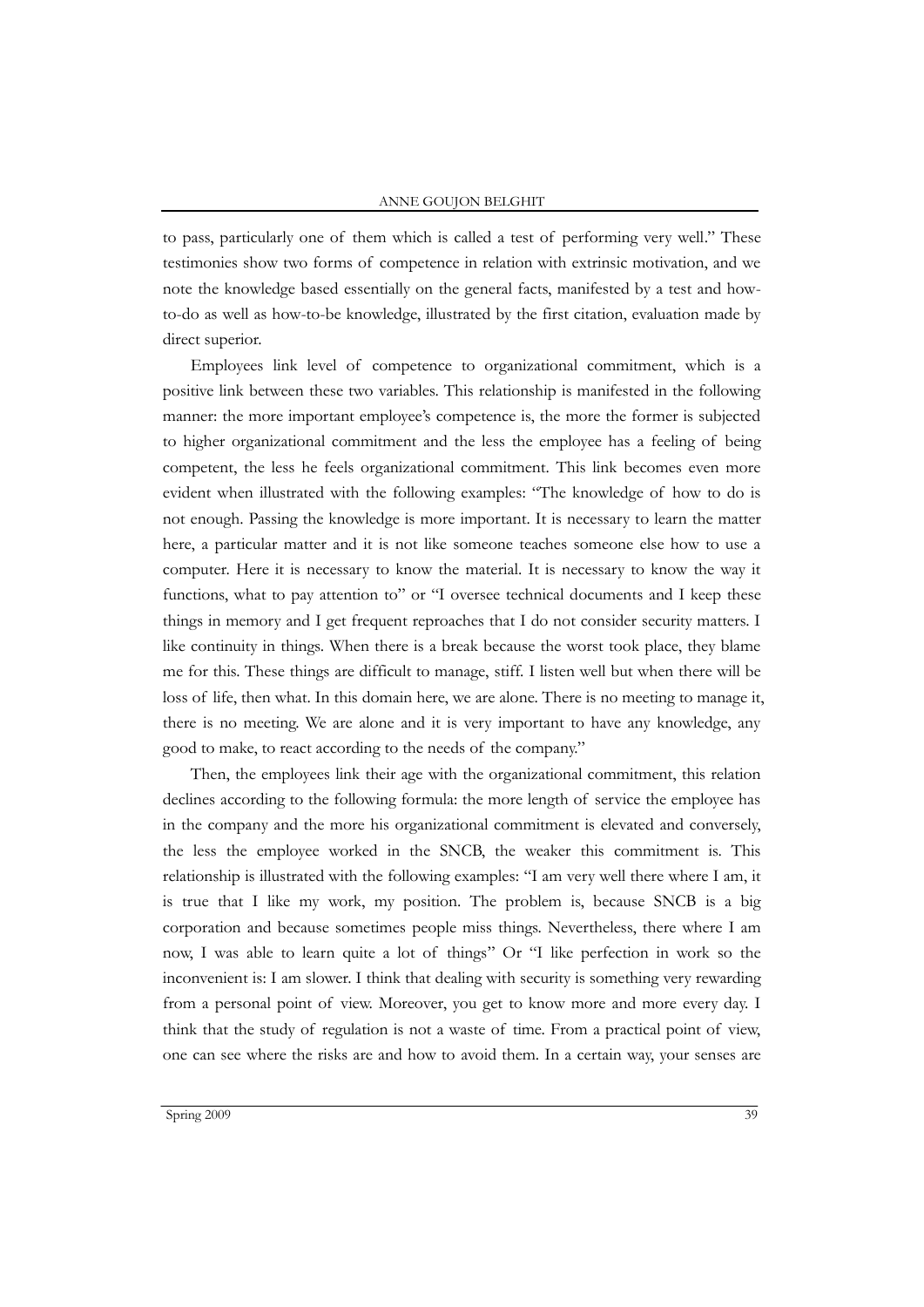made keener. Hence, that is the reason why they selected me to become the chief of security; they have probably seen through my work that I was more meticulous than another."

Finally, 14 executives out of 15 establish a positive link between academic background and employee competences. This relation is underlined in the following extracts: "when we get employed in the SNCB at higher education level, we already are rank 3… due to the diploma… therefore I went through the five-year qualification period to become a civil engineer." Or "I did civil engineering studies for five years… I incorporated the SNCB as a civil engineer… I have started in what we call "execution"… after being regularized, which means after one year of training session, I became a department manager for a year… there were TGV works to be carried out in a station and they asked me to be in charge of that." These two examples show that academic background is a key condition to become an executive. For the company, the diploma is a proof of competences; therefore, the agents are ready to take on responsibility positions, as shown by the second quotation. Moreover, depending on the university diploma, different careers are offered to the agents, as explained by an employee saying: "I have been working for the company for 22 years, and I am still an industrial engineer. This means that I have passed the exam of "the good" and of the "very good" in the course of my 22 years in the firm. I have a civil engineer colleague, who became assistant chief after 10 years in service. I also have an industrial engineer colleague who had to wait 25 years to become assistant chief."

# **Analysis of the positive links identified by the non executives**

The non executives establish positive links between the following variables:

- Employee Competences and Extrinsic Motivation (13/14).
- Employee Competences and Organizational Commitment (13/14).
- Extrinsic Motivation and Organizational Commitment (11/14).
- Length of Service and Organizational Commitment (11/14).
- Length of Service and Employee Competences (11/14).
- Academic Background and Employee Competences (9/14).

Employees of this category consider their extrinsic motivation, which is represented by their aim for internal promotion, to depend on their level of expertise. This connection is stressed when an interviewee exclaims "finally, I would say that one has to get involved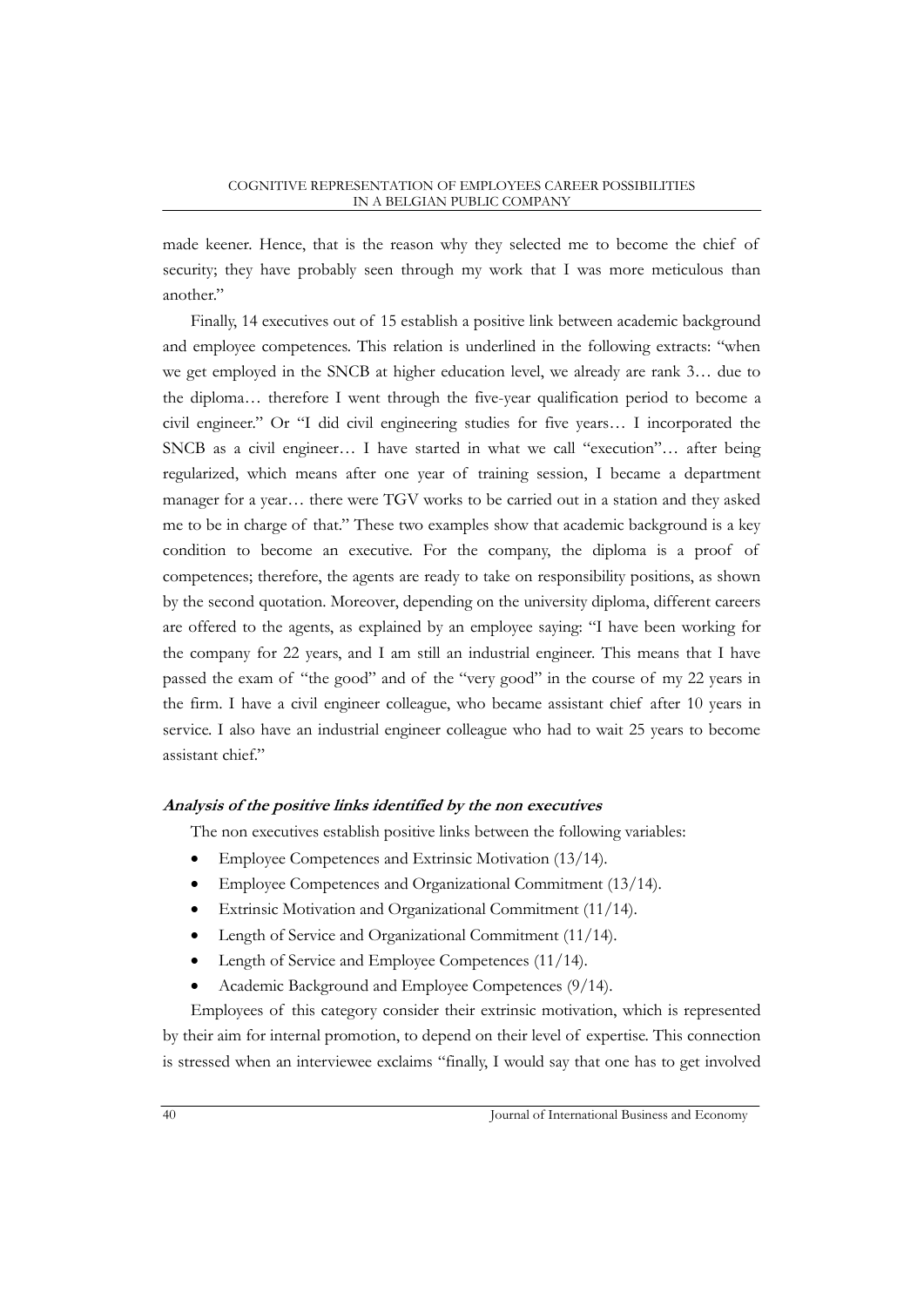in the internal promotion process, it needs a lot of training time, after the working hours because I am training after work. I would say that the training sessions are very interesting. Some people don't see the point in following these sessions but I do think they are interesting. I don't regret learning these subjects." Or "I am now working as an assistant head of office. When I compare my work with my colleagues', I realize that I have much more responsibilities. I am looking forward to passing another exam."

Employees link level of competence to organizational commitment, which is a positive link between these two variables. This link becomes even more evident when illustrated with the following examples: "Yet here, I am the one in charge of almost everything. I am still a fitter but I am almost managing everybody, I say ok today let's do that, even the electro chief comes to ask me what is to be done during the day. I have been in Brussels for 25 years so I am in the know. As far as I am concerned, if I did not have any chief, it would be the same, I am autonomous in my work."

The employees also find a positive link between the extrinsic motivation and the organizational commitment, the relation expressing itself in the following way: the more the employee benefits or wishes to get internal promotion, the more he feels involved in the organization and conversely, the less he has the feeling that his extrinsic motivation is satisfied, the less he tries to be involved. This link is transcribed in the following way: "as far as I am concerned, I wish to evolve within the company, I want to make a career in the SNCB."

Then, the employees link their age with the organizational commitment. This relationship is illustrated with the following example: "In fact, when I started in the SNCB, I never thought I could go that far, having so little academic background. I never thought I'd achieve better than to become a chief tracklayer… I have had up to 100 agents working for me, now, I have 32. And all this is supposed to run smooth, day after day. I am a manager."

The employees establish a positive link between the length of service and their competences, thus the longer the individual worked in the company, the more he values his skills and abilities. The following quotation illustrates this relation: "I am a self-made man; I did not use any books or computer to learn what I have learnt. It wasn't easy. It is also interesting because when you create a service, you can see how it works from A to Z. It was like a challenge. So in fact, in 25 years, I have done a lot of different things."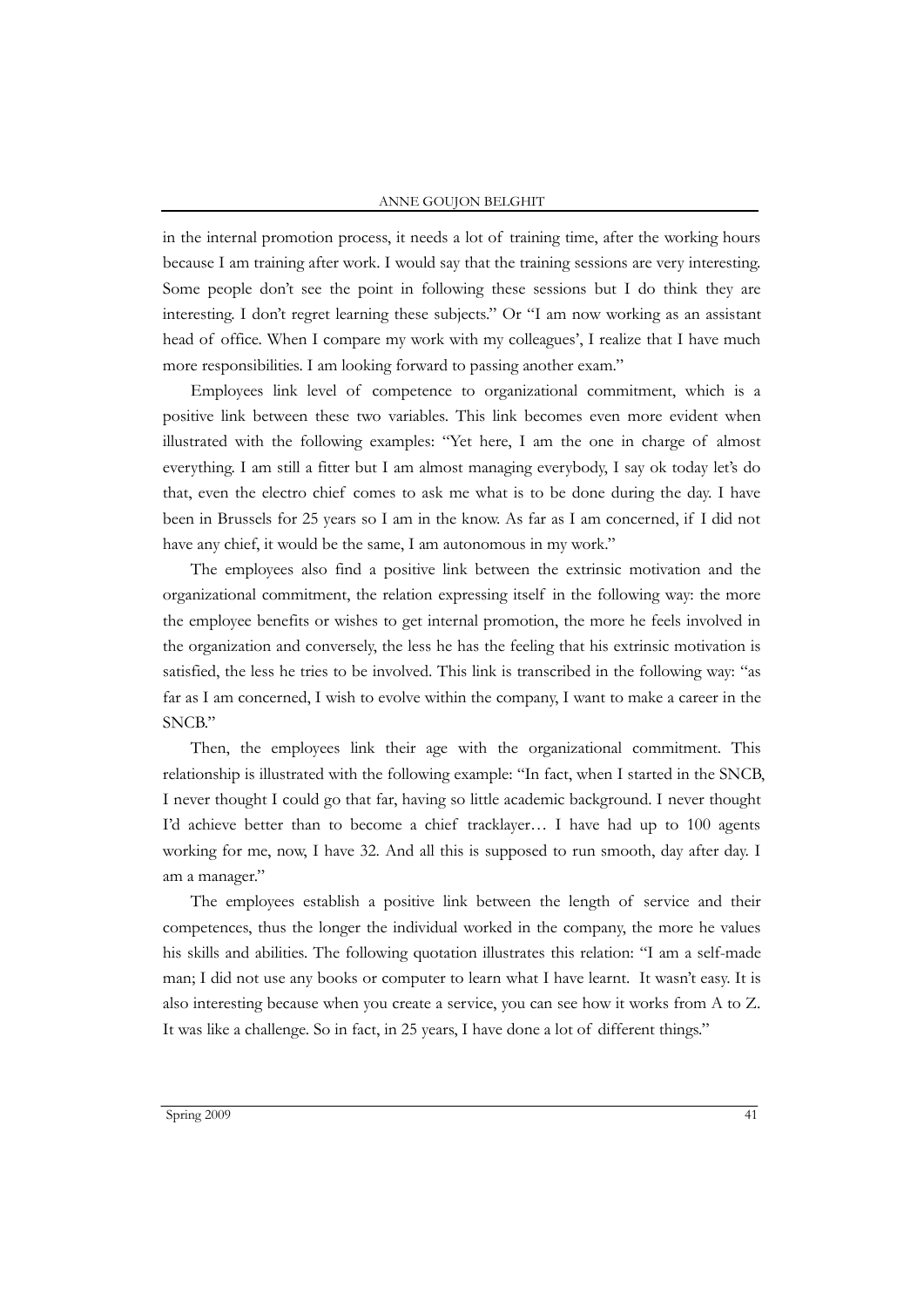The last relation, expressed positively, concerns the academic background and the competences of the employee as the more the employee is qualified the more he is able to master new skills. This relation is underlined in the following extract: "the problem with rank 4 is that the rank 3 of today is a university rank. That already makes all the difference. Well, it is not completely true what I say, there are people who get to rank 2 while they entered at 14 years in the SNCB. They made a career in the company. Ultimately they are smarter; it is them who will have the best pensions. That costs less money for their relatives. On the other hand, that takes time but as they entered in the SNCB as young people".

## **Comparative report**

The executives and the non executives establish positive links between the following variables:

- Employee Competences and Extrinsic Motivation (10/15) for the executives and  $(13/14)$  non-executives.
- Employee Competences and Organizational Commitment (12/15) for the executives and (13/14) non executives.
- Length of Service and Organizational Commitment (11/15) for the executives and (11/14) non-executives.
- Academic Background and Employee Competences (14/15) for the executives and (9/15) non executives.

Employees of both categories consider their extrinsic motivation, which is represented by their aim for internal promotion, to depend on their level of expertise but they don't express it with the same intensity. Indeed, the non executives almost all agree to establish this relation whereas the executives are more divided. This difference can be explained by the internal promotion process, different from one population to the other, because the non executives have to prove certain competences before being promoted via a formal internal exam whereas the executives' promotions also have to do with interpersonal relations.

Employees link level of competences to organizational commitment, which is a positive link between these two variables. The results are very similar from one population to the other. They both usually program the whole of their working life in a unique enterprise.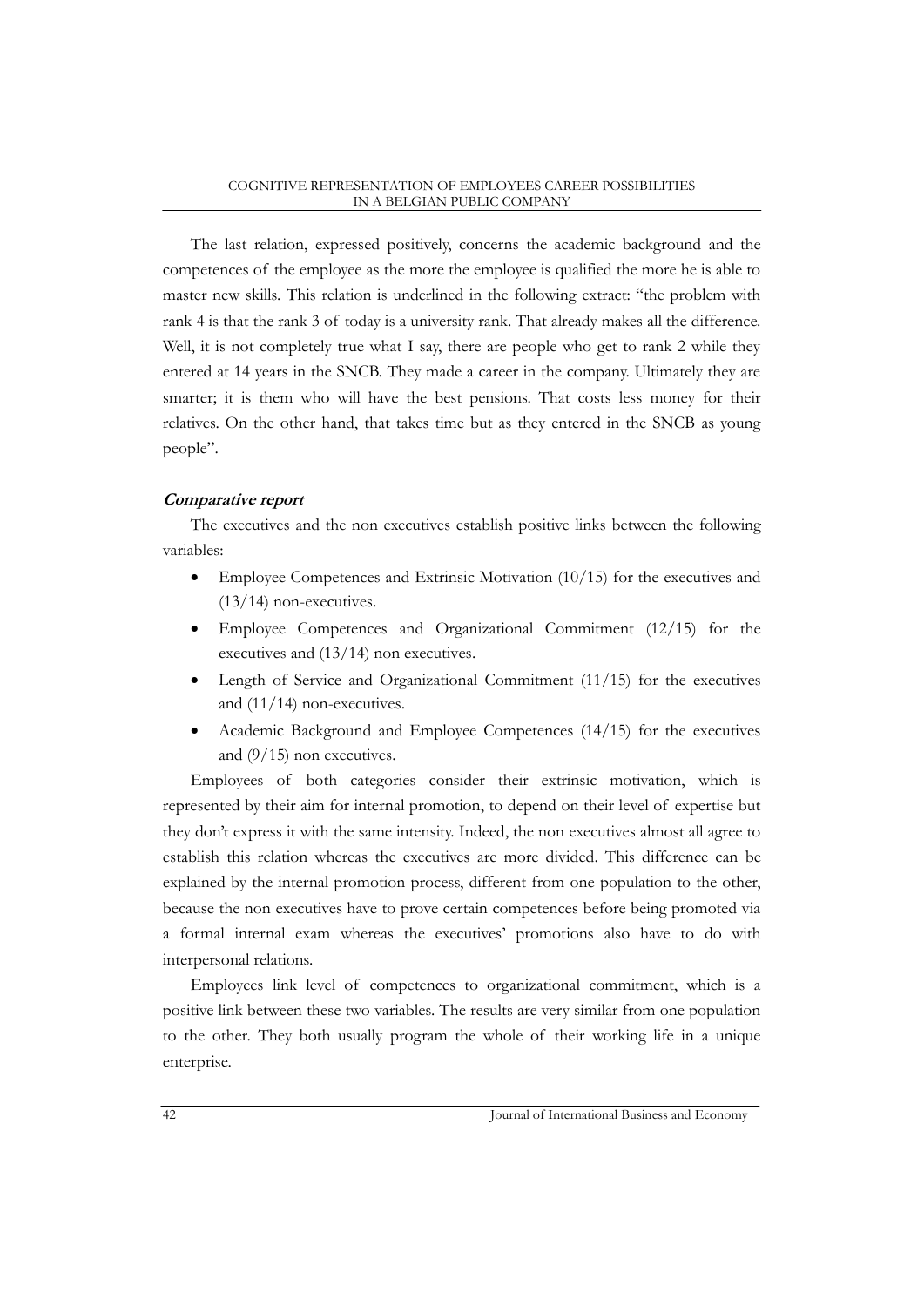Then, the employees link their age with the organizational commitment. The results expressed by the two populations are very similar, because, as in the previous relation, the employees plan to make their career in the SNCB. Therefore, the more they evolve in the company, the more committed they feel in the structure because they understand it better.

The last positive link revealed by the two populations between the academic background and the employee competences attests of a bureaucratic structure based on formal procedures. However, the working environment is different for the two populations. Indeed, during the recruitment process, the executives and non executives have to attest of an academic diploma; the executives' being higher than the non executives'. The executives automatically go through rank 3, and the company will give them missions according to the level and the field of their diploma. Then, depending if they are industrial engineers, civil engineers or consultants, they can be eligible for a specific internal career evolution. The non executives can access any rank, from 9 to 4, according to the level of their diplomas.

#### **Observation and Explanation of Neutral and Negative Links**

Neutral links, schematized in the cognitive maps by a line  $($ , express that there is no relation between the two variables, for instance variable A and variable B, which means there is no link from cause to effect. Hence, if variable A increases, variable B will not necessarily increase or decrease.

#### **Analysis of the neutral link defined by the executives**

The executives establish neutral links between the following variables:

- Site Health and Extrinsic Motivation (14/15).
- Extrinsic Motivation and Mobility (10/15).
- Mobility and Organizational Commitment (14/15).
- Organizational Commitment and Site Health (14/15).
- Social Networks and Employee Competences (12/15).
- Employee Competences and Site Health (13/15).

The executives do not express any link between the site health and extrinsic motivation showing then that from their point of view, these variables are independent. Being in a healthy site, whose perenniality is not threatened, does not influence internal promotion incentive. In fact, this link can be explained by the status of employees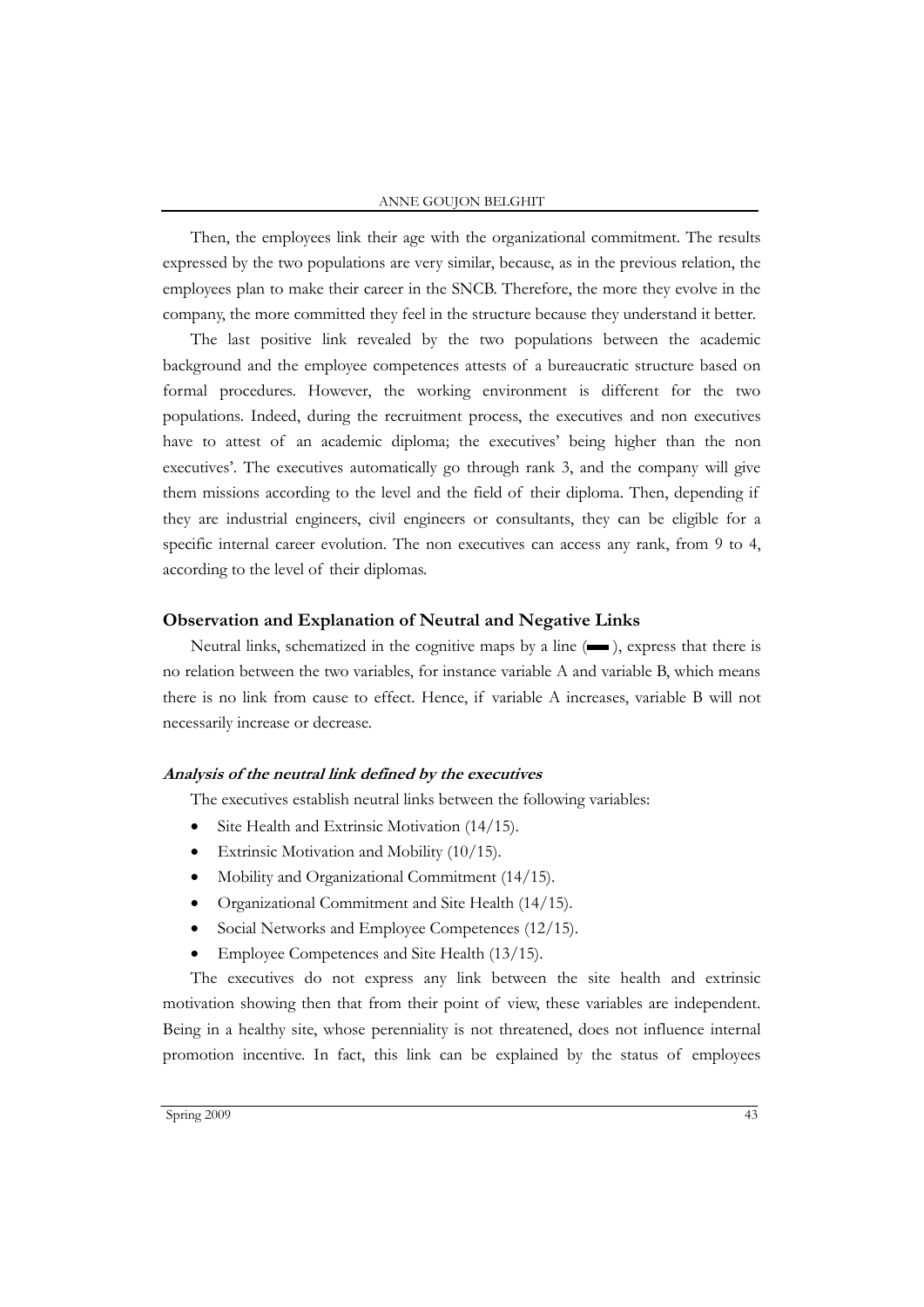working in a public company: they do not depend on results and their career is guaranteed within the structure.

The employees also think that extrinsic motivation and mobility are not interdependent. This neutral relation appears in the fact that 10 executives out of 15 do not see any link between internal promotion and potential professional mobility. These results show that internal promotion opportunities depend on other factors such as interpersonal relations.

Executives agree to say that mobility is not correlated to organizational commitment. This relation suggests that mobility does not have any effect on the executives' commitment to the organization. In fact, other factors interfere in their organizational commitment.

Most executives (14/15) do not link organizational commitment to the site health. This relation reflects organizational characteristics leading the employees not to relate their commitment to the health of the site in which they are working. This situation can be explained by their working contract being secured during their whole working life. They consider that the site health depends on other factors than their level of commitment.

Executives cannot identify any link between social networks and the level of competences. Executives have to create a social network during their working life if they are willing to progress in the hierarchy but they do not mobilize it to increase their competences.

Finally, 13 executives out of 15 do not express any link between their level of competences and the site heath. This relation can be explained by the SNCB public and bureaucratic structure. The executives agree to say that the site health is not dependent on their level of competences but on other factors.

### **Analysis of neutral links identified by the non executives**

The non executives establish neutral links between the following variables:

- The Site Health and Extrinsic Motivation (12/14).
- Mobility and Organizational Commitment (11/14).
- Organizational Commitment and the Site Health (11/14).
- Organizational Commitment and Social Networks (9/14).
- Social Networks and Employee Competences (13/14).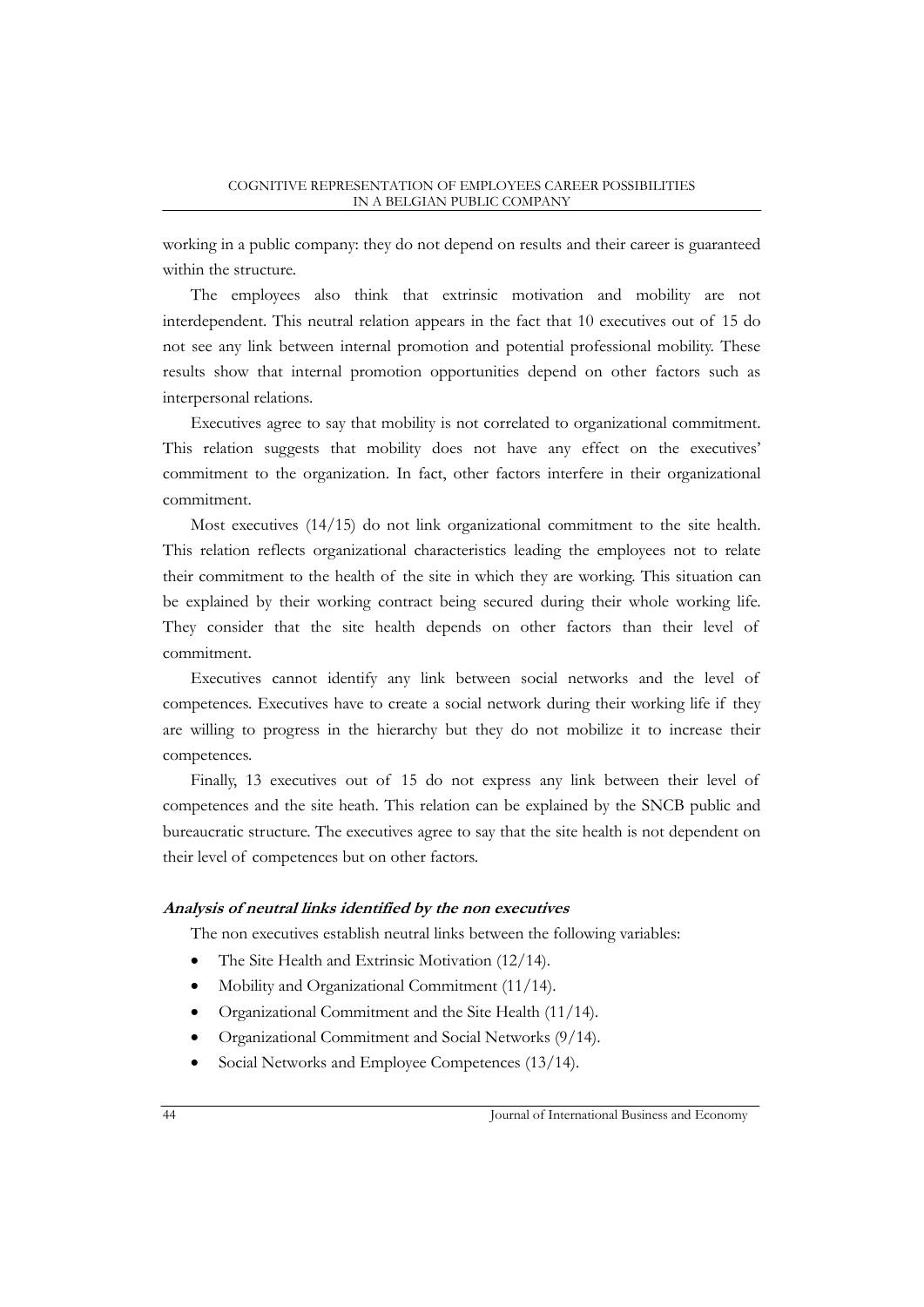• Employee Competences and the Site Health (10/14).

Most non-executives do not perceive any connection between the site health and their extrinsic motivation. This relation can be explained by the company's public and bureaucratic structure.

Non-executives express a neutral link between mobility and organizational commitment indicating that their commitment level in the company is not influenced by their mobility, even if the latter is almost automatic in case of internal promotion. The procedure consists for the candidates in choosing from a list the post they wish to obtain, according to how well they ranked in the internal exam. They indicate that this procedure does not interfere with their level of commitment.

Then, non executives agree to say that there is no correspondence between their organizational commitment and the health of the site on which they are working. This relation can be explained by the site's structure, size, and the contract that bounds the employees to the organization, since they generally consider spending their entire working life in the company.

They do not establish any link between organizational commitment and social networks. This relation is not as strong as the others but however, it shows that non executives create their social networks on other criteria than their commitment level.

A neutral link is presented by the non executives regarding the social networks and their level of competences. Indeed, they do not count on their social networks to increase their competences.

Finally, according to the non executives, the level of competences and the site health do not seem to be related. An explanation can be found in the structure of the organization in which they evolve.

## **Comparative report**

The executives and the non executives establish neutral links between the following variables:

- The Site Health and the Extrinsic Motivation  $(14/15)$  for executives and  $(11/14)$ for non-executives.
- Mobility and Organizational Commitment  $(14/15)$  for executives and  $(11/14)$ non-executives.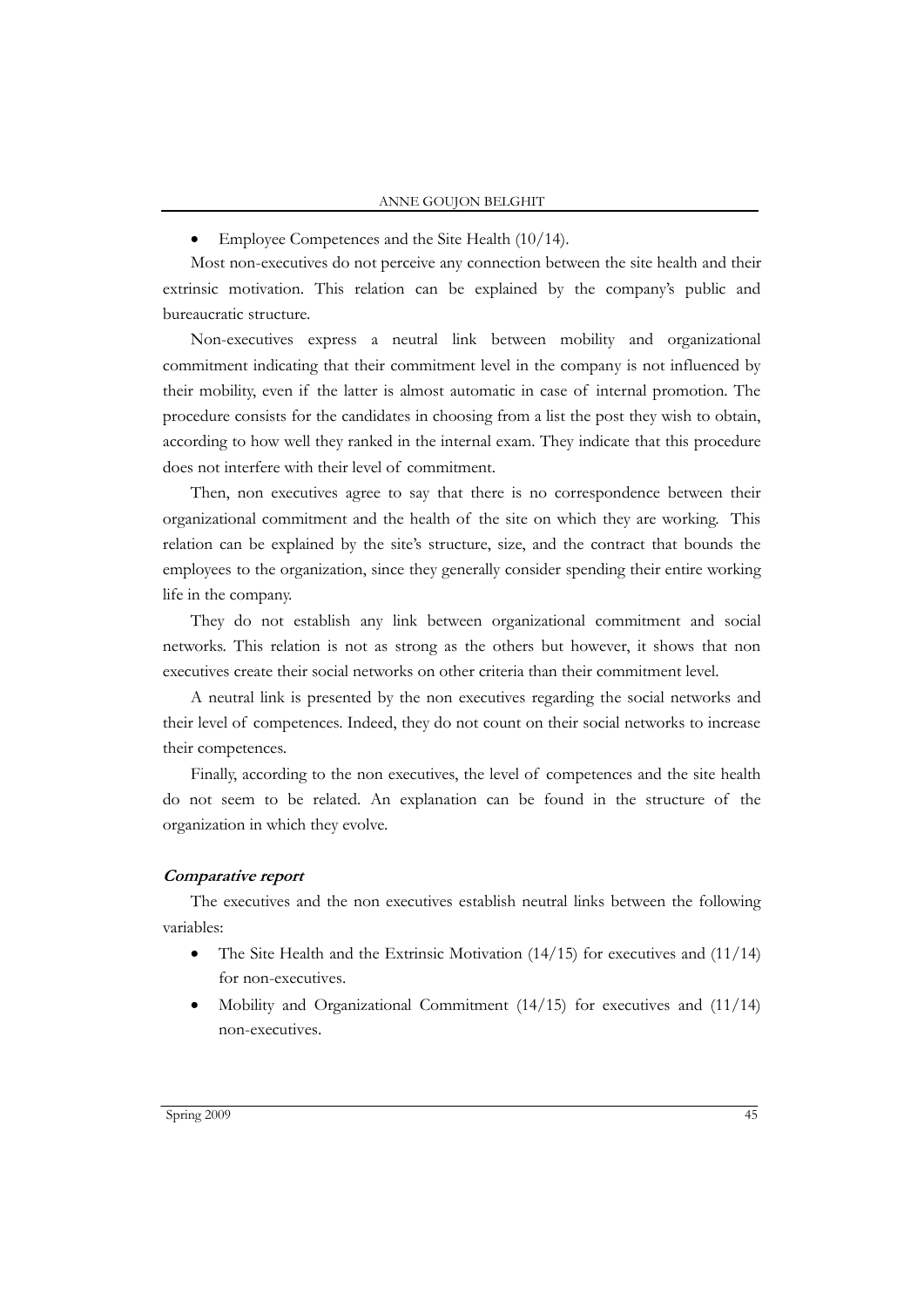- Organizational Commitment and Site Health (14/15) for executives and (11/14) non-executives.
- Social Networks and Employee Competences (12/15) for executives and (13/14) non-executives.
- Employee Competences and Site Health (13/15) for executives and (10/14) nonexecutives.

The results obtained reveal that the two populations have similar links regarding on the one hand the relation between variables and, on the other hand, their intensity.

It is possible to say that non executives establish almost the same neutral links than executives except for extrinsic motivation and mobility. This slight difference can be explained by the promotion process being different from one population to the other. Indeed, non executives have to pass a formal internal exam to be promoted, then they have to swap to another service, therefore mobility is almost automatic.

A link between organizational commitment and social networks is pointed out by non executives only. Executives do not see this relation. The two populations face a different reality. Indeed, executives consider that their organizational commitment is not linked to their social networks whereas non executives believe that their degree of commitment leads to a social network. The committed non executives wish to spread their network, and to share relationships with their colleagues.

## **Analysis of negative links identified by executives and non executives.**

Negative links, indicated in the cognitive maps by a hollow arrow  $(\Box)$ , express an opposite relation between two variables, for example variable A and variable B. Hence, if variable A increases, variable B will decrease, and if variable A decreases, variable B will increase.

No negative link is listed in both maps presented in figure 1 and 2.

## **Results of the Research Analysis**

Analyzing these cognitive maps allows us the following inferences:

 Although executives and non executives evolve in the same structure, they do not perceive their environment the same way, especially regarding their career opportunities. Hence, even if some links are positively established by the two populations, the results do not highlight the same reality.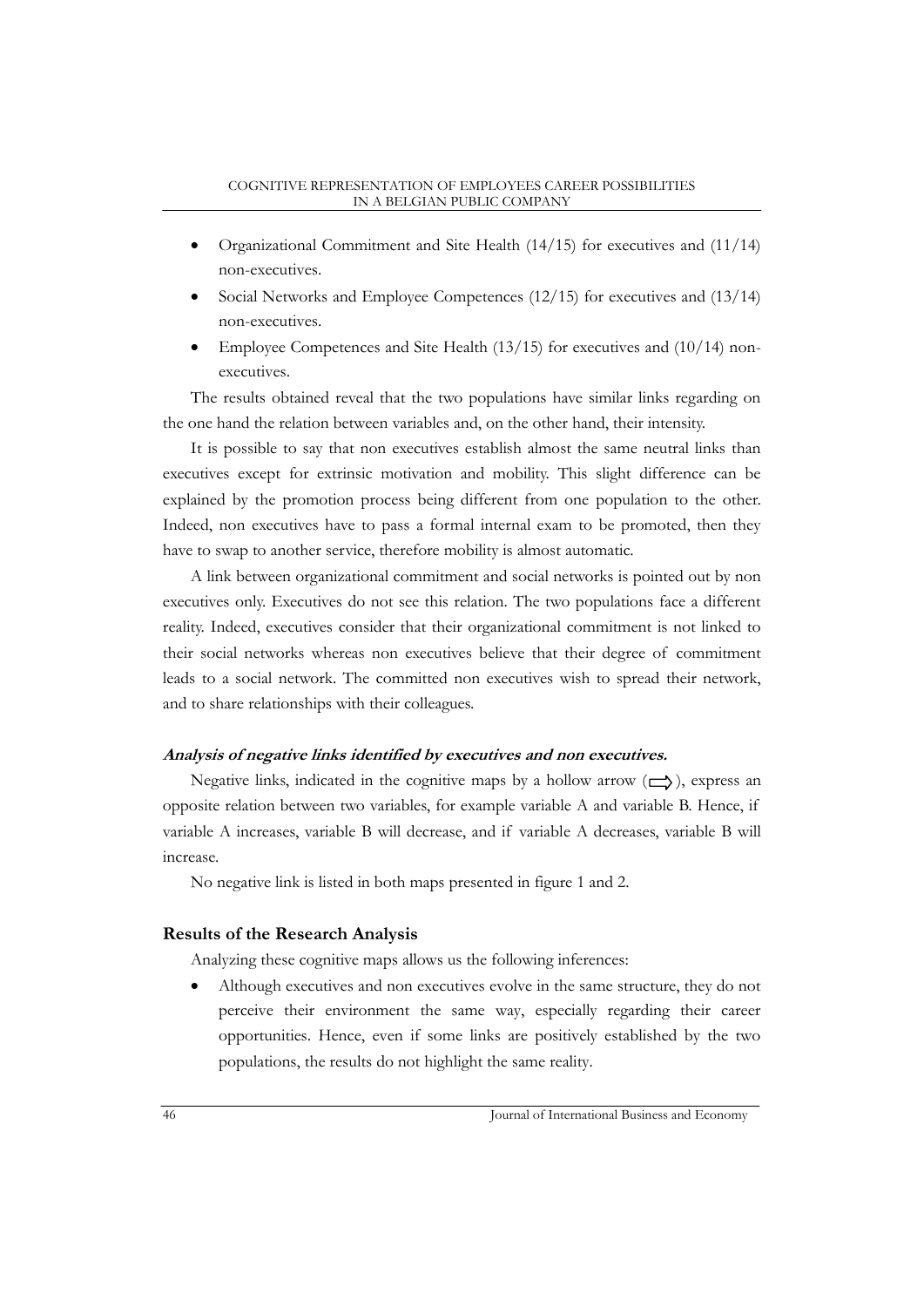- Non executives express more positive links compared to executives. Their internal promotion process implies mobility once they have passed the formal internal exam. Besides, this relation is positive (8/14 between extrinsic motivation and mobility). They link their length of service with their level of competences showing they learn a lot on the site, in the company. They also establish a positive link between their academic background and their level of competences; it points out a particular recruitment process since their qualification level gives them access to a specific rank in the company.
- Executives perceive their environment in a different way; they count more on their social networks, the latter being created according to their level of commitment and to the number of years spent in the company. Their academic background does not really matter since they are almost all recruited at the same rank, rank 3, and then evolve in the structure.

The cognitive map points out that executives count on their competences to climb the ladder of the structure. They seem to belong to Kuijpers and Scheerens' (2006) "career control" group, since they increase their field of competences to be more employable. Non-executives would better suit the "self-presentation's" career group since the employees count on their length of service to progress in the structure but do not use networks to show the enlargement of their activity field. They have to pass an exam.

Moreover, it is possible to notice that non executives evolve in stage 1, that includes the "Apprentices" made out by Dalton and Thompson (1986) whereas executives evolve in the second stage, regrouping «Independent contributors». Non executives, who stick closely to regulation, are limited in the decision making process and in their tasks. They strongly depend on their direct superiors. Executives establish a social network mainly made of their colleagues, and feel comfortable discussing with their superiors. Besides, these discussions are important if they want to make a career in the SNCB.

In order to respond to the question on tools used by the company employees and the way they use them, cognitive map analysis allows us to see that the formal process as well as the length of service are two important elements in the career. Indeed, no link is identified between the personal relations and extrinsic motivation.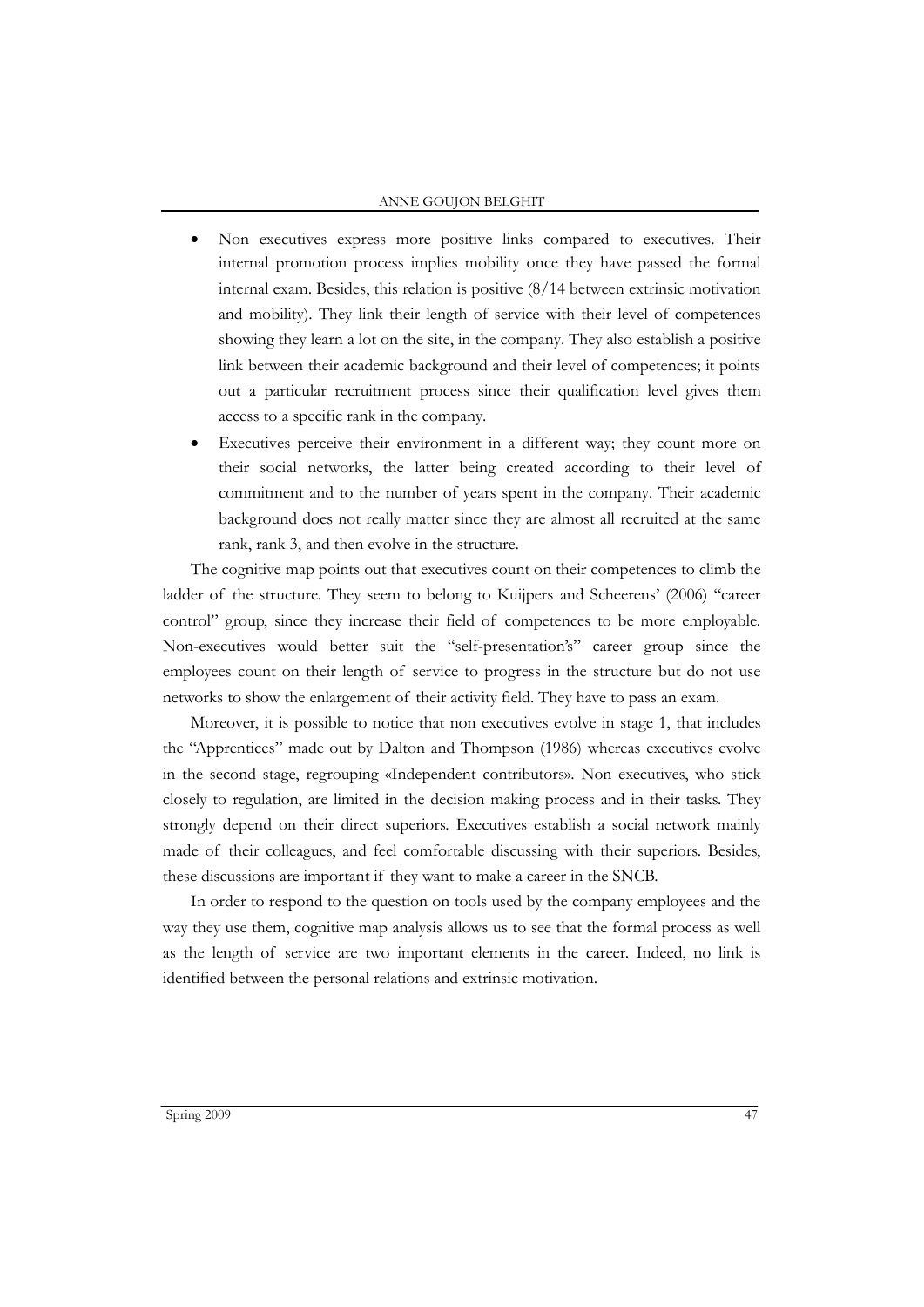# **CONCLUSIONS**

On the eve of a major organizational restructuring as a result of new European regulations, we note that the SNCB does not still comply with the New Public Management. The interpersonal relations are not considered as available resources for the employees to obtain internal promotion, it seems there is no place in a competition race. The models offered in the literature do not fit this population's stake. The employees benefit from a privileged employment contract, protecting them from unemployment and linking them to the company for life. Their career is thus defined as "professional evolution within an organization" (Bird et al. 2002).

Non executives belong to the first stage in the typology of careers, set up by Dalton and Thompson (1986) whereas the executives belong to stage 2.

Our study, established upon semi direct interviews and upon the analysis of cognitive maps, leads us to the conclusion that the SNCB interviewed employees position themselves on a career control model, as regards executives, and on a self presentation career model in the case of non executives.

The cognitive map, based on the creation of links between variables, does not show the same results between executives and non executives. The latter do not select the same means; some of them use social networks whereas others have to improve their competences via a formal internal exam. Both populations do not care about the site health; this situation can be explained by the nature of the structure: bureaucratic and public, and by the nature of the contract linking the employees to the company.

Human resources management practices are different from one population to the other; hence executives do not have to be mobile following a promotion, whereas non executives have to.

The cognitive maps analysis points out similarities and differences in the way of linking the variables between executive and non executive populations. It allows us to understand how the respondents perceive their environment and their opportunities of action on their career. The analysis of the cognitive maps shows similarity between the executives and non-executives by way of linking the variables. Although having different academic background, while explaining their hierarchical level in the structure, they establish similar links between the employee competence and extrinsic motivation, between the competences and the organizational commitment, extrinsic motivation and the organizational commitment, length of service and the organizational commitment,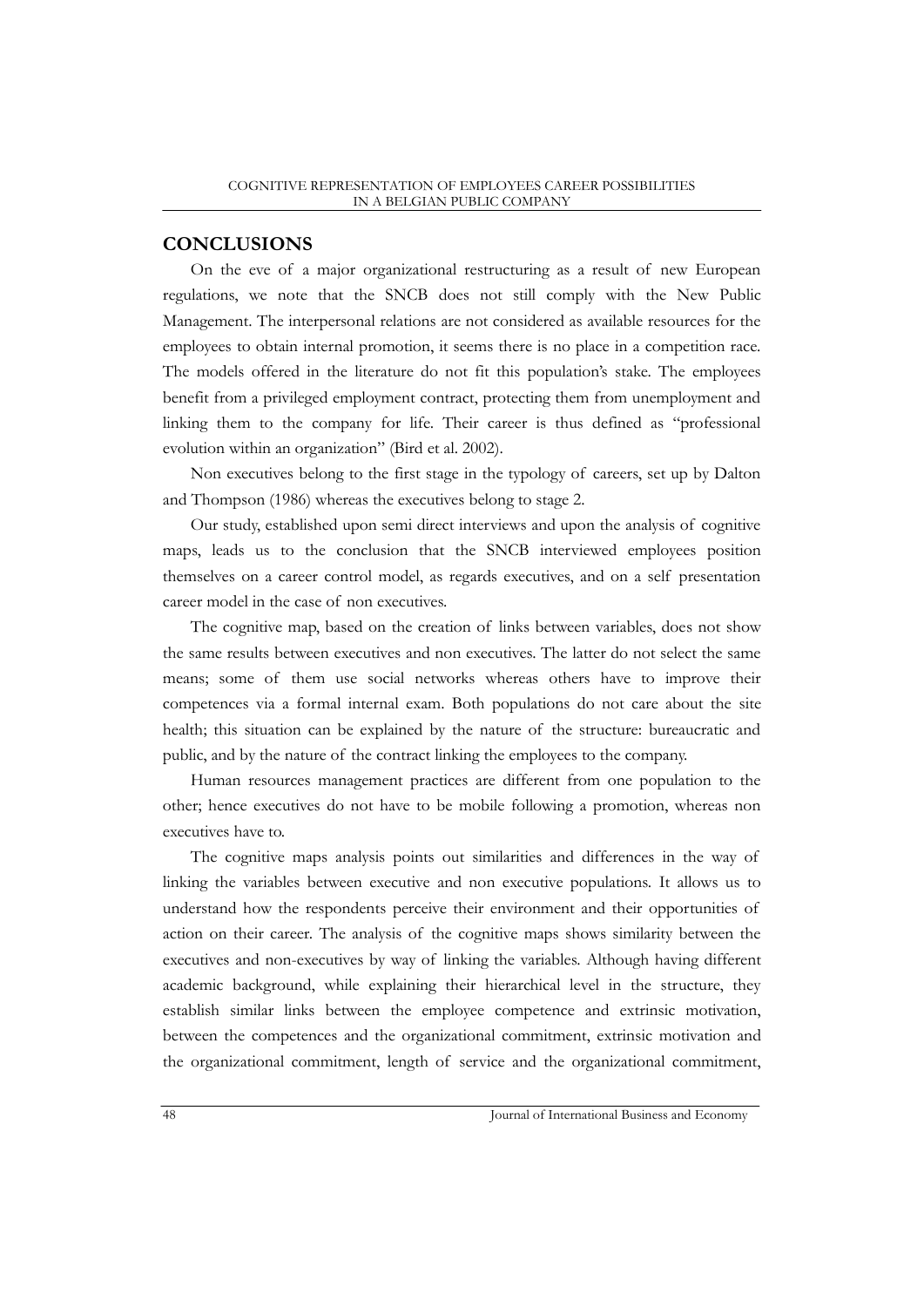#### ANNE GOUJON BELGHIT

length of service and competences as well as between the academic background and competences.

The originality of this qualitative research, conducted in a Belgian public company, lies in the analysis of the interviews with the help of cognitive maps. This technique allows to interpret the words of the respondents by establishing links between various variables evoked in an almost spontaneous way. Only the words "promotion," "interpersonal relations" and "academic education" were evoked during the interviews singling out main research topics.

These researches help the employees working in public structures to better understand the environment they are evolving in as well as their careers opportunities. Our study allows a better visibility on human resources management practices affecting public enterprises.

The managers' goals being more and more complex, since they are becoming the "communication path" between technicians and superior managers, this work gives tools to public sector employees to understand their evolution within public organization. Thanks to the results obtained, the employees can identify the means useful to carry their professional career.

The limits of this research lie in the small sample size as well as the influence of the researcher during analysis of the interviews, susceptible to transposing his own subjectivity during elaboration of the cognitive maps.

In the future, we wish to carry out a more quantitative research on the SNCB staff by working out a questionnaire that would recapture the different topics and links discovered in this research paper.

One could also use this tool in the private sector to compare results as to how employees perceive their career, but with different analysis variables.

#### **REFERENCES**

Arthur, M. B. and B. S. Lawrence. 1984. Perspectives on environment and career: An introduction. *Journal of Occupational Behaviour* 5 (1): 1-8.

- Arthur, M. B., K. Inkson, and J. K. Pringle. 1999. *The new career: Individual action and economic change*. London: Sage.
- Audet, M., M. Bougon, and P. Cossette. 2003. *Cartes cognitives et organisations.* Les Editions de l'ADREG.
- Baruch, Y. and E. Rosenstein. 1992. Career planning and managing in high tech organizations. *International Journal of Human Resource Management* 3 (3): 477-496.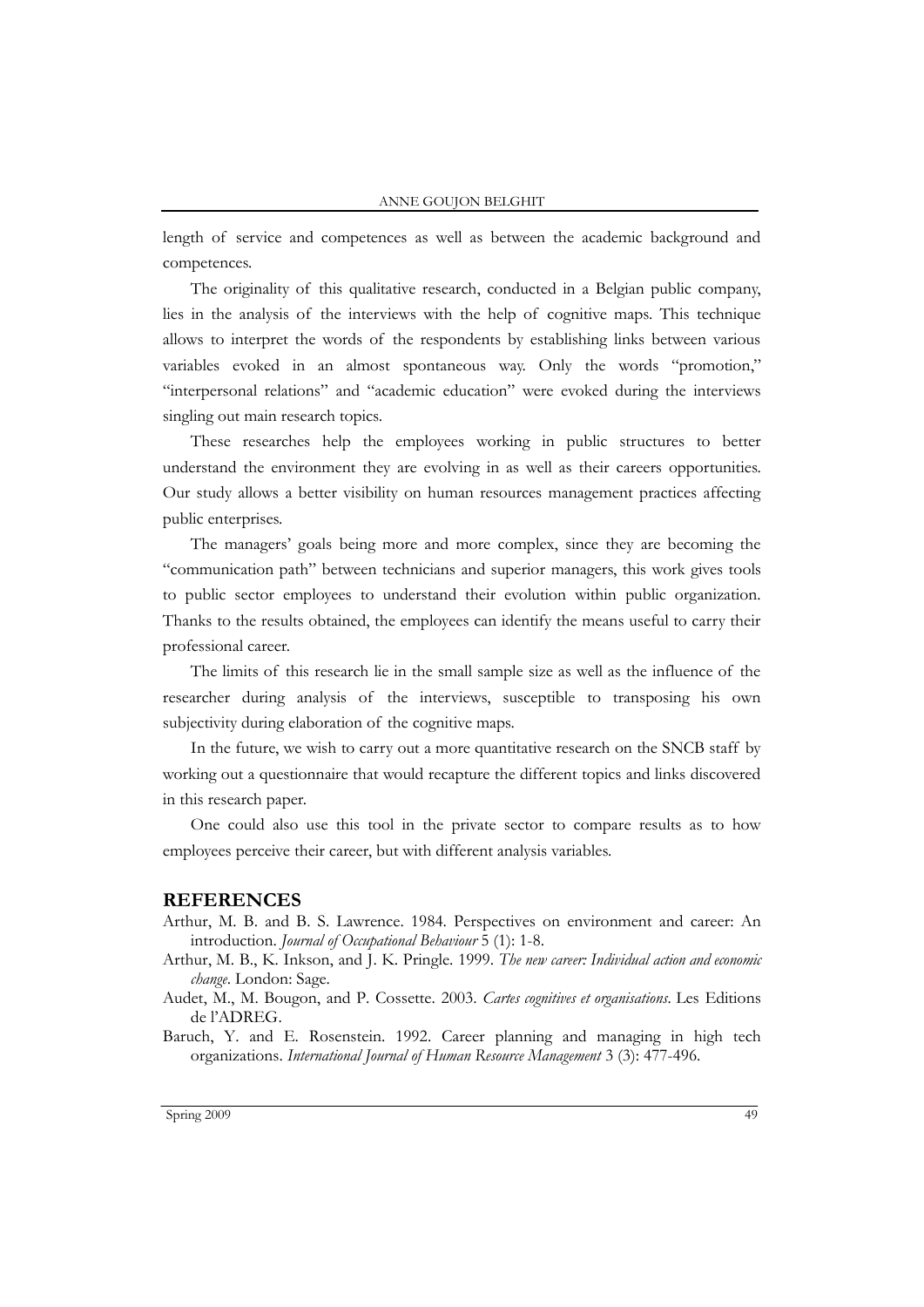- Batal, C. 1997. *La gestion des ressources humaines dans le secteur public: L'analyse des métiers, des emplois et des compétences*. Paris: Editions d'Organisation, Tome 1.
- Bird, A., H. P. Gunz, and M. B. Arthur. 2002. Careers in a complex world: The search for new perspectives from the "new science". *M@n@gement* 5 (1): 1-14.
- Blanchet, A. and A. Gotmann. 2001. *L'enquête et ses méthodes: L'entretien:* Saint-Germain-Du-Puy, Nathan.
- Burt, R. S. 2001. The social capital of structural holes. In M. Guillen, R. Collins, P. England, and M. Meyer (eds.), *New Directions in Economic Sociology*. New York: Russell Sage.
- Cadin L., A. F. Bender, and V. de Saint Giniez. 2003. *Carrières nomades, les enseignements d'une comparaison internationale*. Paris: Vuibert.
- Coleman, J. S. 1988. Social capital in the creation of human capital. *American Journal of Sociology* 94: 95-120.
- Dalton G. W. and P. H. Thompson. 1986. *Novations: Strateies for career management.*  Glenview, IL: Scott, Foresman.
- Emery, Y. and D. Giauque. 2001. New public management, contracts for the provision of services and financial incentive mechanisms practices and problems encountered in Switzerland. *International Review of Administrative Sciences* 67: 151-171.
- Emery, Y. and D. Giauque. 2005. Employment in the public and private sectors: Toward a confusing hybridization process. *International Review of Administrative Sciences* 7: 639- 657.
- Ference, T. P., J. A. Stoner and E. K. Warren. 1977. Managing the career plateau*. Academy of Management Review* 2 (4): 602-612.
- Galambaud, B. 1991. *Des hommes à gérer: Direction du personnel et gestion des ressources humaines*. ESF éditeur.
- Giauque, D. 2003. New Public Management and Organizational regulation: The liberal bureaucracy. *International Review of Administrative Sciences* 69: 567-592.
- Gilbert, P. and M. Parlier. 1992. La gestion des compétences: Au-delà des discours et des outils. *Personnel* 330: 42-46.
- Glaeser, E. L. 2001. La formation du capital social. *ISUMA Revue Canadienne de Recherche sur les politiques* 2 (1): 34-40.
- Grize, J. B. 1989. *Logique naturelle et représentations sociales.* In D. Jodelet, editor, *Les représentations sociales.* p.152-168. Paris: Presses Universitaires de France.
- Gruening, G. 2001. Origin and theoretical basis of new public management. *International Public Management Review* 4 (1): 1-25.
- Guerrero, S., J-L. Cerdin, and A. Roger. 2004. *La gestion des carrières : Enjeux et perspectives*. Vuibert.
- Hall, D. T. 1976. *Careers in Organizations.* Pacific Palisades: Goodyear Publishing Company.
- Huff A. S. 1990. *Mapping strategic thought.* New York: Wiley.

Kaufmann, J. C. 1996. *L'entretien Compréhensif.* Tours : Nathan.

Kuijpers M. A. C. T. and J. Scheerens. 2006. Career competencies for the modern career*. Journal of career development* 32 (4): 303-319.

Labov, W. and D. Fanshel. 1977. *The therapeutic discourse*.New York: Academia Press.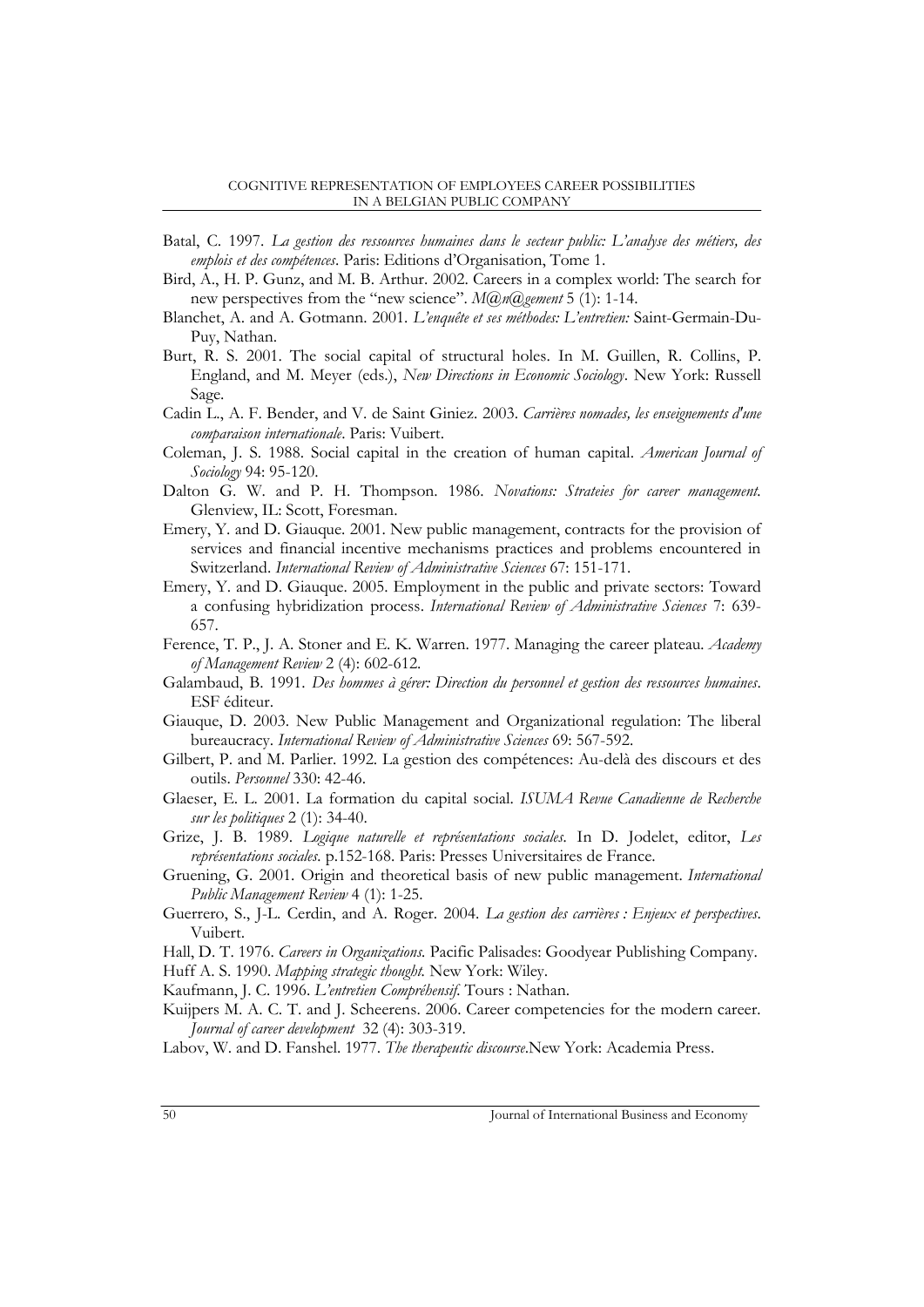- Lavallee, D. 2006. Career awareness, career planning, and career transition needs among sports coaches. *Journal of career development* 33 (1): 66-79.
- Le Boterf, G. 1995. *De la compétence, essai sur un attracteur étrange.* Paris: Editions d'organisation.
- Le Boterf, G. 1997. *Compétence et navigation professionnelle.* Paris: Editions d'organisation.
- Louis, M. R. 1980. Career transitions: Varieties and commonalities. *Academy of Management Review* 5: 329-340.
- Mainiero, L. A. 1986. Early career factors that differentiate technical management careers from technical professional careers*. Journal of Management* 12 (4): 561-575.
- Martinet, A. C. 1990. *Epistémologie et Sciences de Gestion*. Paris: Economica.
- Meglino, B. M., A. S. De Nisi, S. A. Youngblood, and K. J. Williams. 1988. Effects of realistic jobs previews: A comparison using an enhancement and a reduction preview*. Journal of Applied Psychology* 73: 259-266.
- Mignonac, K. 2001. Les déterminants de la disposition envers la mobilité intraorganisationnelle: Etude auprès d'une population d'ingénieurs. *M@n@gement* 4 (2): 47- 78.
- Paillé, P. and A. Mucchielli. 2003. *L'analyse qualitative en sciences humaines et sociales.* Paris: Armand Colin.
- Roger, A. and S. Ventolini. 2004. *La mobilité professionnelle au-delà des mesures classiques.* Association Francophone de Gestion des Ressources Humaines Montréal, Québec, Canada, pp. 1868-1886.
- Rosenbaum, J. E. 1979. Tournament mobility: Career quarterly*. Administrative Science Quarterly* 24: 220-241.
- Savalli, H. and V. Zardet 2004. *Recherche en Sciences de gestion: Approche qualimétrique.* Paris: Economica.
- Stephens, G. K. 1994. Crossing internal career boundaries: The state of research on subjective career transitions. *Journal of Management* 20 (2): 479-501.
- Suszko, M. K. and J. A. Breaugh. 1986. The effects of realistic job previews on applicant self-selection and employee turnover, satisfaction and coping ability*. Journal of Management* 12: 513-523.
- Thévenet, M. 2004. *Le plaisir de travailler*. Paris: Edition d'Organisation.
- Thiétart, R. A. 2003. *Méthodes de Recherche en Management.* Paris: Dunod.
- Tolman, E. C. 1948. Cognitive maps in rats and men*. The Psychological Review* 55 (4): 189- 208.
- Vallerand, R. J. and E. E. Thill. 1993. *Introduction à la psychologie de la motivation.* Laval, Québec: Etudes Vivantes.
- Vatteville, E. 2003. *Management stratégique de l'emploi*. Paris: Management et Société.
- Veiga J. F. 1981. Plateaued versus non plateaued managers career patterns, attitudes and path potential. *Academy of Management Journal* 24 (3): 566-578.
- Wacheux, F. 1996. *Méthodes qualitatives et recherche en gestion.* Paris: Economica.
- Wrightson, M. T. 1976. *The documentary coding method*. In R. Axelrod, editor, *Structure of the decision: The cognitive maps of political elites*. Princeton, New Jersey: Princeton University Press.